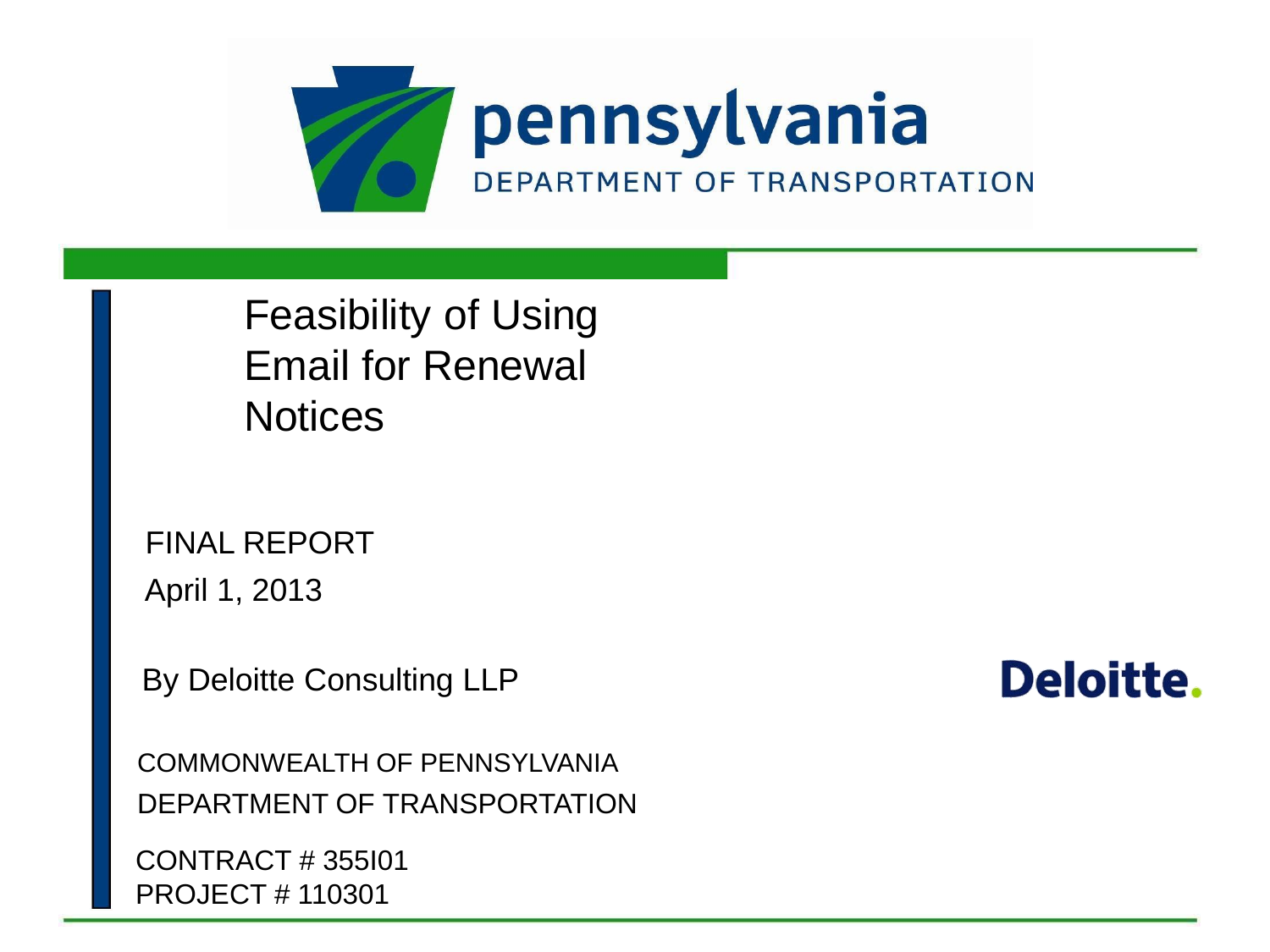#### **Technical Report Documentation Page**

| PA-2013-001-110301<br>4. Title and Subtitle<br>5. Report Date<br>April 1, 2013<br>Feasibility of Using Email for Renewal Notices<br>6. Performing Organization Code<br><b>Final Report</b><br>7. Author(s)<br>8. Performing Organization Report No.<br>Art Stephens, Jim Templeton, Deb Ferreira<br>9. Performing Organization Name and Address<br>10. Work Unit No. (TRAIS)<br><b>Deloitte Consulting LLP</b><br>300 Corporate Center Drive<br>11. Contract or Grant No.<br>Camp Hill, PA 17011<br>355101 - 110301<br>12. Sponsoring Agency Name and Address<br>13. Type of Report and Period Covered<br>The Pennsylvania Department of Transportation<br>Final Report: November 1, 2012 - April 30,<br>Bureau of Planning and Research<br>2013<br>Commonwealth Keystone Building<br>400 North Street, 6th Floor<br>14. Sponsoring Agency Code<br>Harrisburg, PA 17120-0064<br>15. Supplementary Notes<br>16. Abstract<br>The Pennsylvania Department of Transportation (PennDOT) has contracted with Deloitte to conduct a feasibility study to<br>analyze the use of Email for renewal notices for driver license and vehicle registration renewals. The Final Report provides<br>an overview of the key findings identified in the Best Practices Analysis and Cost Benefit Analysis deliverables.<br>17. Key Words<br>18. Distribution Statement<br><b>Best Practices</b><br>No restrictions. This document is available<br>from the National Technical Information<br><b>Cost Benefit Analysis</b><br>Service, Springfield, VA 22161<br><b>Email for Renewals</b><br><b>Feasibility Study</b><br>19. Security Classif. (of this report)<br>20. Security Classif. (of this page)<br>21. No. of Pages<br>22. Price<br>Unclassified<br>Unclassified<br>N/A | 1. Report No. | 2. Government Accession No. | 3. Recipient's Catalog No. |  |  |
|---------------------------------------------------------------------------------------------------------------------------------------------------------------------------------------------------------------------------------------------------------------------------------------------------------------------------------------------------------------------------------------------------------------------------------------------------------------------------------------------------------------------------------------------------------------------------------------------------------------------------------------------------------------------------------------------------------------------------------------------------------------------------------------------------------------------------------------------------------------------------------------------------------------------------------------------------------------------------------------------------------------------------------------------------------------------------------------------------------------------------------------------------------------------------------------------------------------------------------------------------------------------------------------------------------------------------------------------------------------------------------------------------------------------------------------------------------------------------------------------------------------------------------------------------------------------------------------------------------------------------------------------------------------------------------------------------------------------------------------------------------------|---------------|-----------------------------|----------------------------|--|--|
|                                                                                                                                                                                                                                                                                                                                                                                                                                                                                                                                                                                                                                                                                                                                                                                                                                                                                                                                                                                                                                                                                                                                                                                                                                                                                                                                                                                                                                                                                                                                                                                                                                                                                                                                                               |               |                             |                            |  |  |
|                                                                                                                                                                                                                                                                                                                                                                                                                                                                                                                                                                                                                                                                                                                                                                                                                                                                                                                                                                                                                                                                                                                                                                                                                                                                                                                                                                                                                                                                                                                                                                                                                                                                                                                                                               |               |                             |                            |  |  |
|                                                                                                                                                                                                                                                                                                                                                                                                                                                                                                                                                                                                                                                                                                                                                                                                                                                                                                                                                                                                                                                                                                                                                                                                                                                                                                                                                                                                                                                                                                                                                                                                                                                                                                                                                               |               |                             |                            |  |  |
|                                                                                                                                                                                                                                                                                                                                                                                                                                                                                                                                                                                                                                                                                                                                                                                                                                                                                                                                                                                                                                                                                                                                                                                                                                                                                                                                                                                                                                                                                                                                                                                                                                                                                                                                                               |               |                             |                            |  |  |
|                                                                                                                                                                                                                                                                                                                                                                                                                                                                                                                                                                                                                                                                                                                                                                                                                                                                                                                                                                                                                                                                                                                                                                                                                                                                                                                                                                                                                                                                                                                                                                                                                                                                                                                                                               |               |                             |                            |  |  |
|                                                                                                                                                                                                                                                                                                                                                                                                                                                                                                                                                                                                                                                                                                                                                                                                                                                                                                                                                                                                                                                                                                                                                                                                                                                                                                                                                                                                                                                                                                                                                                                                                                                                                                                                                               |               |                             |                            |  |  |
|                                                                                                                                                                                                                                                                                                                                                                                                                                                                                                                                                                                                                                                                                                                                                                                                                                                                                                                                                                                                                                                                                                                                                                                                                                                                                                                                                                                                                                                                                                                                                                                                                                                                                                                                                               |               |                             |                            |  |  |
|                                                                                                                                                                                                                                                                                                                                                                                                                                                                                                                                                                                                                                                                                                                                                                                                                                                                                                                                                                                                                                                                                                                                                                                                                                                                                                                                                                                                                                                                                                                                                                                                                                                                                                                                                               |               |                             |                            |  |  |
|                                                                                                                                                                                                                                                                                                                                                                                                                                                                                                                                                                                                                                                                                                                                                                                                                                                                                                                                                                                                                                                                                                                                                                                                                                                                                                                                                                                                                                                                                                                                                                                                                                                                                                                                                               |               |                             |                            |  |  |
|                                                                                                                                                                                                                                                                                                                                                                                                                                                                                                                                                                                                                                                                                                                                                                                                                                                                                                                                                                                                                                                                                                                                                                                                                                                                                                                                                                                                                                                                                                                                                                                                                                                                                                                                                               |               |                             |                            |  |  |
|                                                                                                                                                                                                                                                                                                                                                                                                                                                                                                                                                                                                                                                                                                                                                                                                                                                                                                                                                                                                                                                                                                                                                                                                                                                                                                                                                                                                                                                                                                                                                                                                                                                                                                                                                               |               |                             |                            |  |  |
|                                                                                                                                                                                                                                                                                                                                                                                                                                                                                                                                                                                                                                                                                                                                                                                                                                                                                                                                                                                                                                                                                                                                                                                                                                                                                                                                                                                                                                                                                                                                                                                                                                                                                                                                                               |               |                             |                            |  |  |
|                                                                                                                                                                                                                                                                                                                                                                                                                                                                                                                                                                                                                                                                                                                                                                                                                                                                                                                                                                                                                                                                                                                                                                                                                                                                                                                                                                                                                                                                                                                                                                                                                                                                                                                                                               |               |                             |                            |  |  |
|                                                                                                                                                                                                                                                                                                                                                                                                                                                                                                                                                                                                                                                                                                                                                                                                                                                                                                                                                                                                                                                                                                                                                                                                                                                                                                                                                                                                                                                                                                                                                                                                                                                                                                                                                               |               |                             |                            |  |  |
|                                                                                                                                                                                                                                                                                                                                                                                                                                                                                                                                                                                                                                                                                                                                                                                                                                                                                                                                                                                                                                                                                                                                                                                                                                                                                                                                                                                                                                                                                                                                                                                                                                                                                                                                                               |               |                             |                            |  |  |

**Form DOT F 1700.7 (8-72) Reproduction of completed page authorized**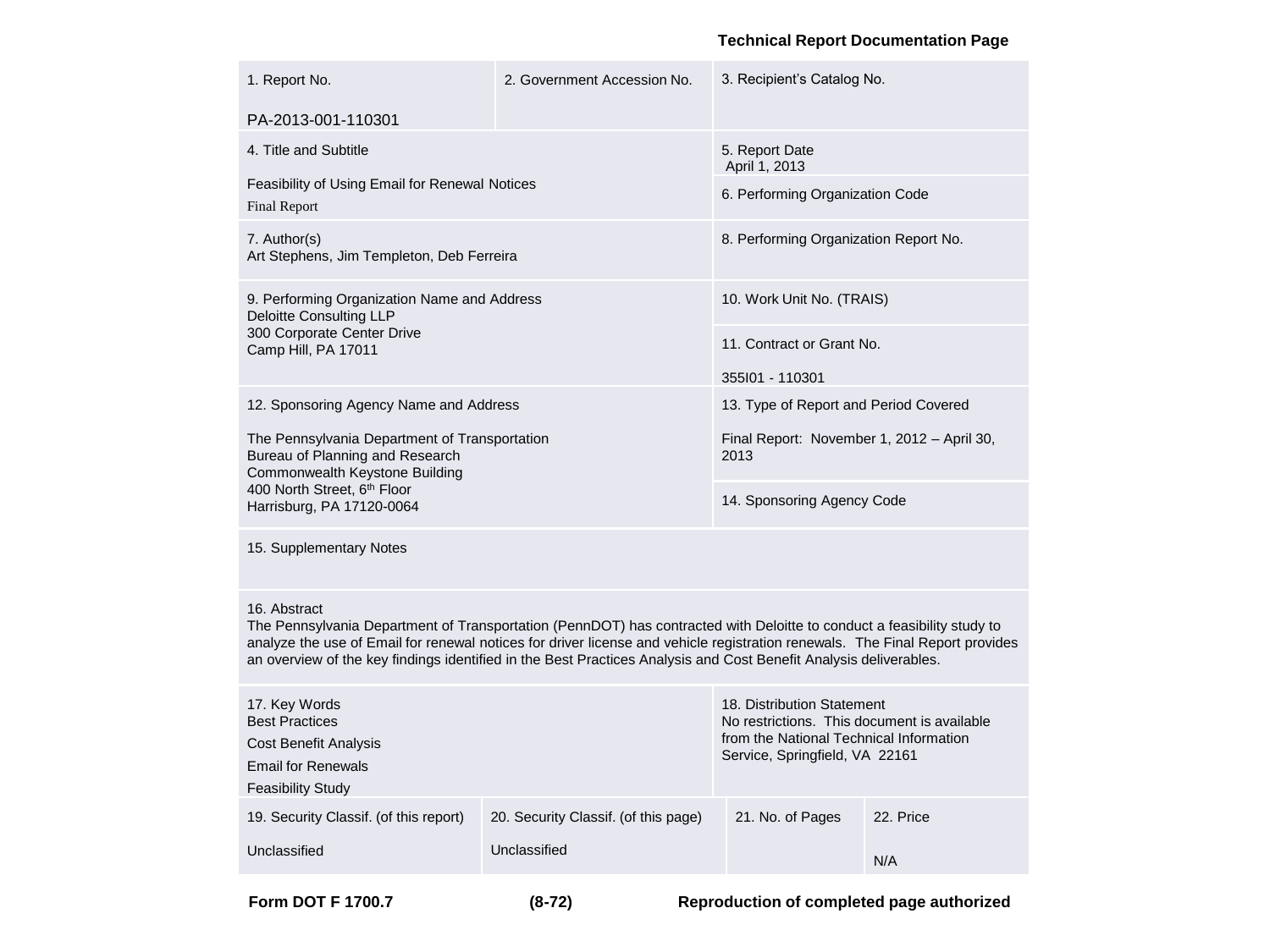



## **Feasibility of Using Email for Renewal Notices**

**Final Report**



Deloitte Consulting LLP April 1, 2013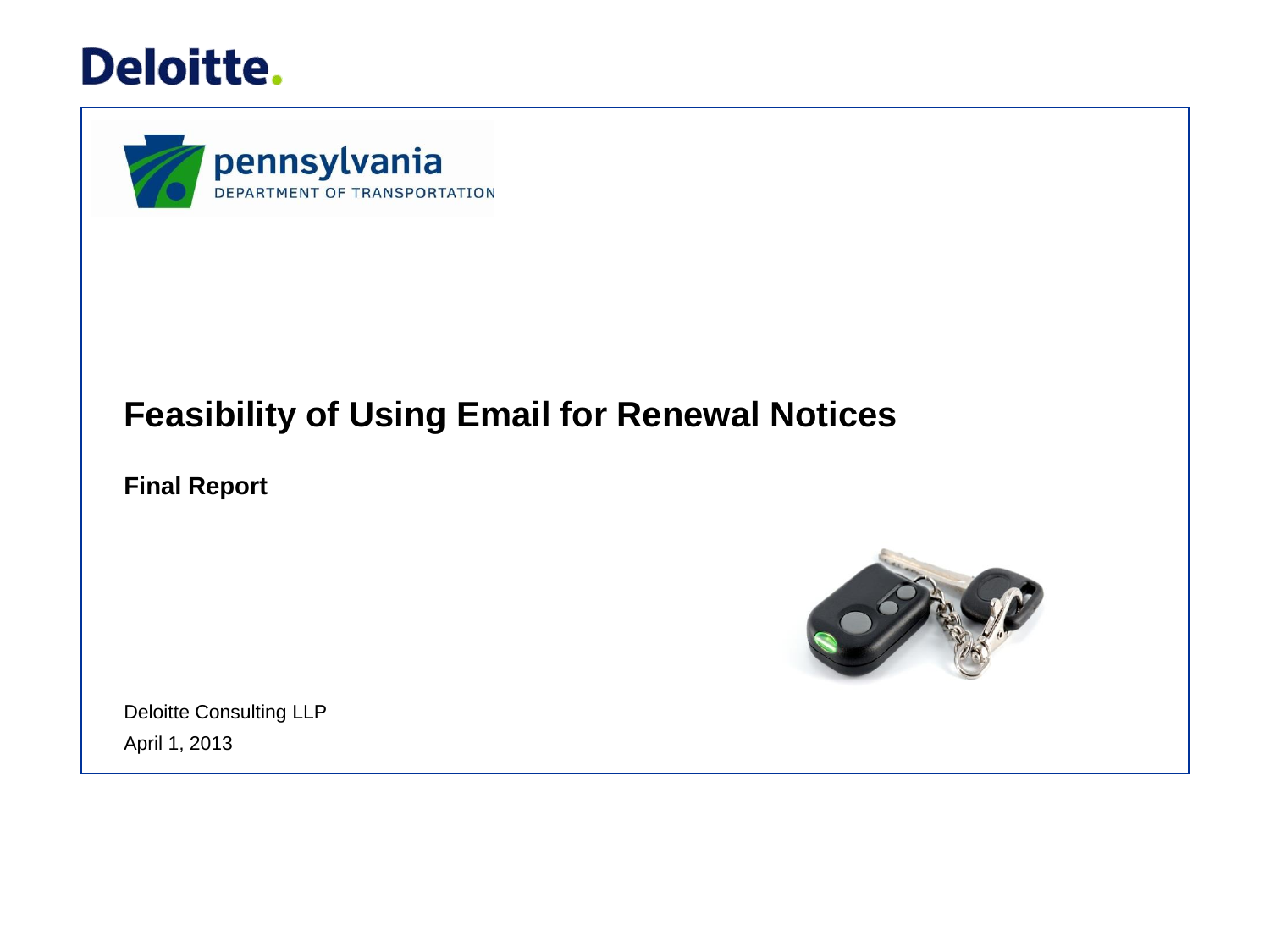## **Table of Contents**

| Key Findings in Brief                             | 5  |
|---------------------------------------------------|----|
| Approach                                          | 9  |
| <b>Best Practices Report</b>                      | 11 |
| <b>Cost Benefit Report</b>                        | 27 |
| <b>Other Considerations</b>                       | 32 |
| Appendices                                        | 34 |
| Appendix A—AAMVA Survey Questions and Respondents | 35 |
| Appendix B—Market Research Key Findings           | 38 |

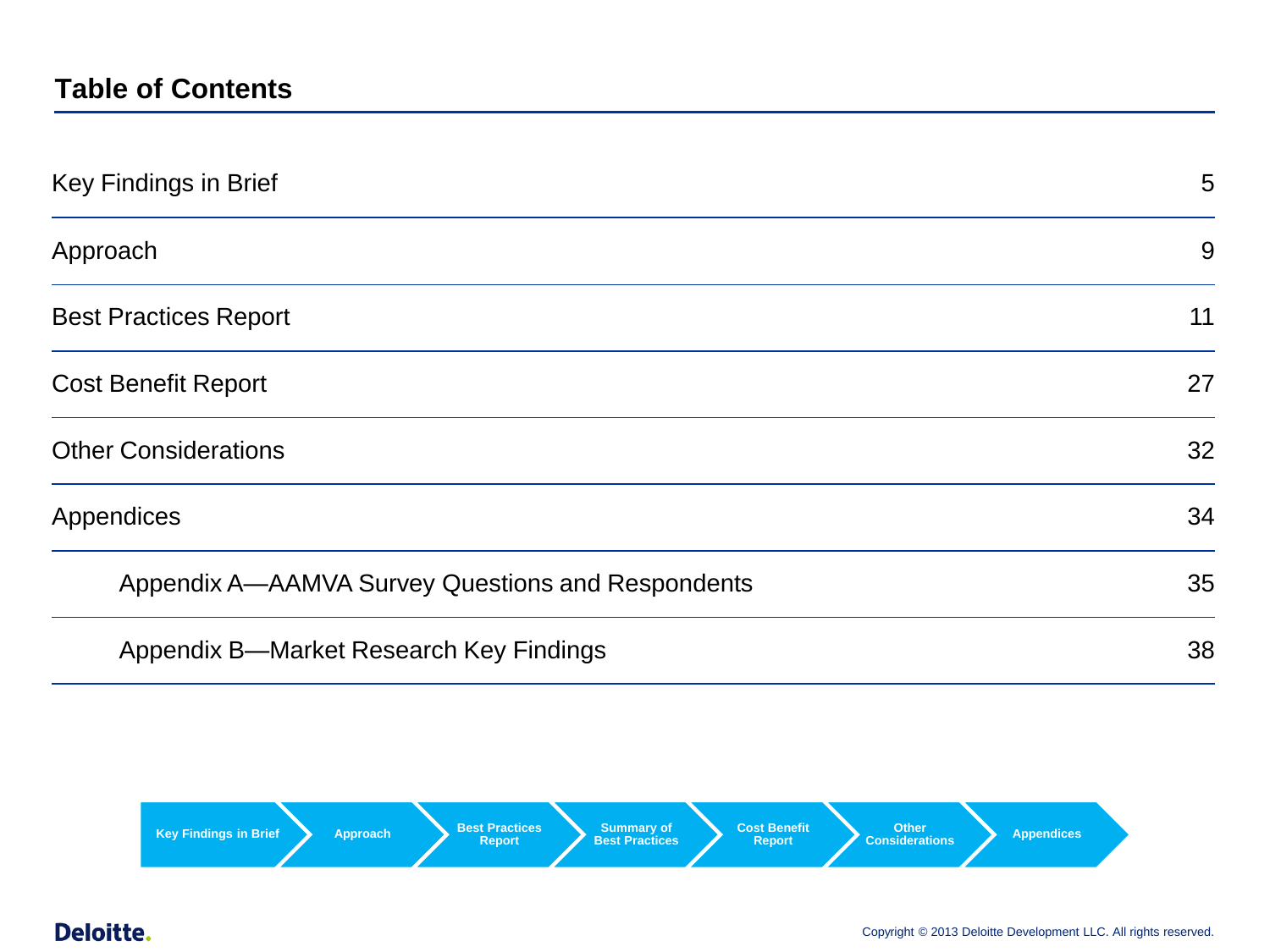Key Findings in Brief Email Feasibility Study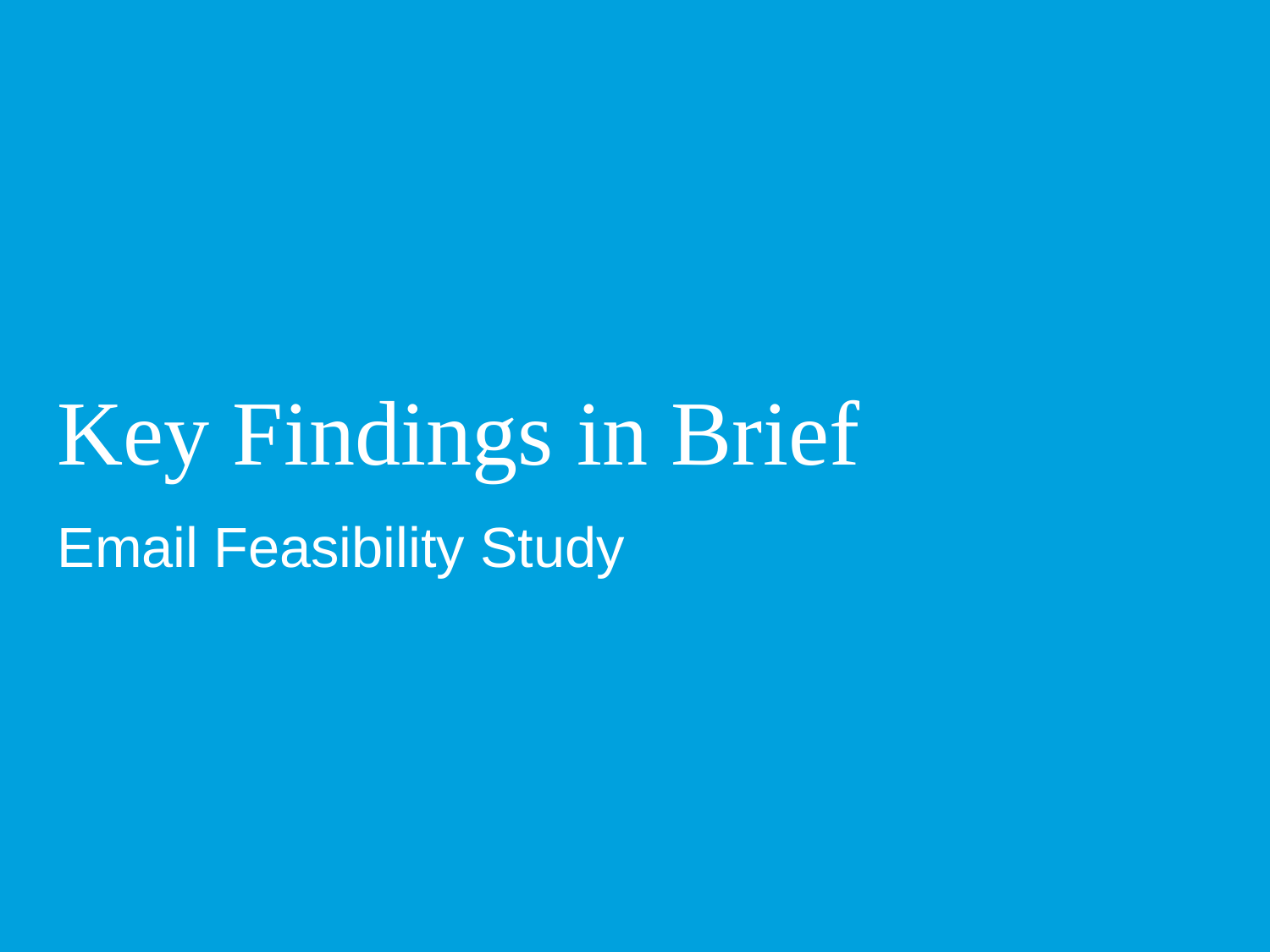## **Implementing an email reminder program in PA may result in cost savings for vehicle registration reminders while being perceived by customers as improved service**

| More states offer electronic reminders for vehicle registration than driver license renewal. For PA,<br><b>More Financial Reward for</b><br>the cost benefit for vehicle registration electronic reminders is more favorable than driver license<br><b>Vehicle Registration Renewals</b><br>reminders.                                                                                                        |                                                                                                                                                                                                                                                                                              |
|---------------------------------------------------------------------------------------------------------------------------------------------------------------------------------------------------------------------------------------------------------------------------------------------------------------------------------------------------------------------------------------------------------------|----------------------------------------------------------------------------------------------------------------------------------------------------------------------------------------------------------------------------------------------------------------------------------------------|
| Some states such as Virginia, Maryland and Indiana, have a mature electronic notification program<br><b>Improved Customer Service</b><br>and have identified improved customer service as an intangible benefit. The potential for actual cost<br>savings from implementing an email reminder program will depend on decisions regarding how the<br>and Potential for Cost Savings<br>program is implemented. |                                                                                                                                                                                                                                                                                              |
| States are experiencing growing adoption of online services for vehicle registration and driver<br><b>Customer Adoption Rate</b><br>license renewals.                                                                                                                                                                                                                                                         |                                                                                                                                                                                                                                                                                              |
| <b>Master Contracts and 3rd Party</b><br><b>Service Contractors</b>                                                                                                                                                                                                                                                                                                                                           | Some states such as Indiana are utilizing master email service contracts and 3rd party contractors to<br>assist with the implementation of the program.                                                                                                                                      |
| <b>Spam Concerns</b>                                                                                                                                                                                                                                                                                                                                                                                          | Email reminders can be identified as spam. Some states have had success reducing spam potential<br>through collaboration with Internet Service Providers (ISPs) to avoid spam blockage. For example,<br>Virginia and Maryland reported email delivery rates of 98% and 90-95%, respectively. |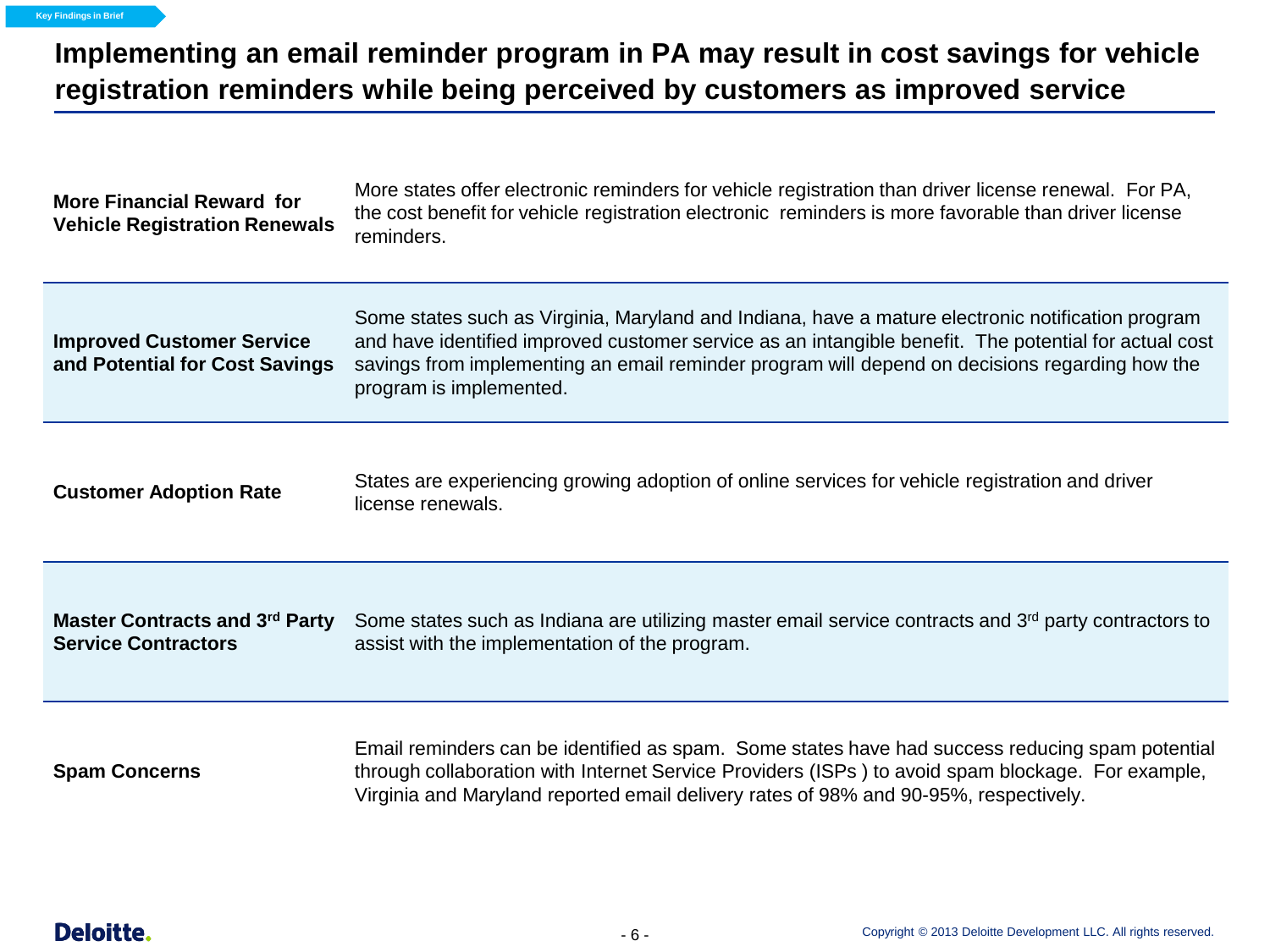## **Strategies around spam prevention, email verification and working with ISPs were some of the best practices identified**

| <b>Engage Legal</b>                                   | Engage "legal" in the early stages of the program to ensure the appropriate language is included in<br>customer agreements describing the service, customer responsibilities and that legal protocols are<br>being followed.                                                            |
|-------------------------------------------------------|-----------------------------------------------------------------------------------------------------------------------------------------------------------------------------------------------------------------------------------------------------------------------------------------|
| <b>Leverage Opt-in Terms and</b><br><b>Conditions</b> | Citizens that "opt-in" should be required to accept the terms and conditions of the agreement<br>(example conditions could be: receive email reminder only, notify PennDOT of email address<br>change, add PennDOT email address to safe sender list, renew credential electronically). |
| <b>Consider Master Contracts</b>                      | If using master contracts for email providers is considered, consider teaming with other<br>Pennsylvania agencies or other states' agencies to achieve cost reductions based on economies<br>of scale.                                                                                  |
| <b>Reduce Email Spam Filter</b><br><b>Scenarios</b>   | Work closely with Internet Service Providers to reduce the likelihood that email reminders will be<br>deemed spam and delivery stopped.                                                                                                                                                 |
| <b>Verify Email Addresses</b>                         | Require customers to enter email address information twice when signing up for the service as it<br>will increase the accuracy of the address.                                                                                                                                          |
| <b>Upfront and Periodically</b>                       | Consider approaches to periodically use or test email addresses (e.g., semi-annually) to verify the<br>address is still valid.                                                                                                                                                          |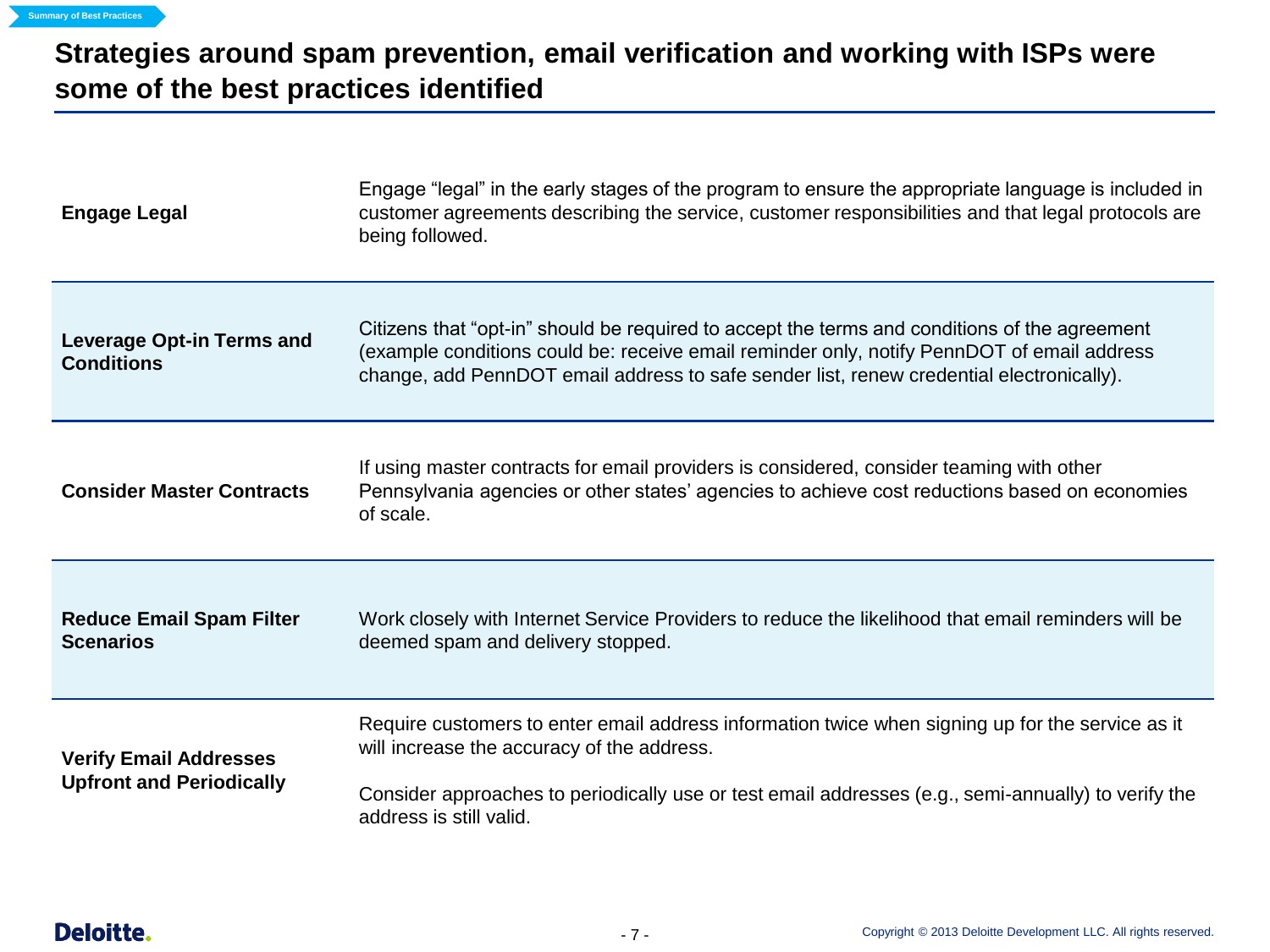## **Other best practices include PII implications, 3rd party contracting, and understanding the customer base prior to implementation**

| <b>Consider Business Process</b><br><b>Implications</b> | Consider all of the business process implications on mail room, technology and customer service<br>before implementing an electronic reminder program.                                                                                                                                                                                                                                                                                                                                                                                                  |
|---------------------------------------------------------|---------------------------------------------------------------------------------------------------------------------------------------------------------------------------------------------------------------------------------------------------------------------------------------------------------------------------------------------------------------------------------------------------------------------------------------------------------------------------------------------------------------------------------------------------------|
| <b>Discontinue Paper Reminders</b><br>for Opt-ins       | If a customer opts-in to receive reminders via email, consider not sending paper reminders to the<br>individual – this will provide the greatest cost benefit to PennDOT.                                                                                                                                                                                                                                                                                                                                                                               |
| <b>Understand Customer Base</b>                         | Understand that email notifications should be used to augment other reminder services (e.g., mail)<br>rather than replace them. A significant number of customers prefer the mail reminder and will not<br>be able to handle email notifications.                                                                                                                                                                                                                                                                                                       |
| <b>Consider PII Implications</b>                        | Emails to customers must not include any Personally Identifiable Information (PII). It is possible<br>that emails can go to a shared account, or someone provided an incorrect email address that is<br>valid, and PII could be improperly disclosed. Contents should allow customers to know what<br>service is due without providing PII. PennDOT may want to include a privacy statement on the<br>website regarding the collection of information and that the Commonwealth will not disclose or<br>share any information provided by the customer. |
| <b>Consider 3rd Party Vendor</b>                        | If using a third party email service provider is considered, explore the possibility of working closely<br>with other states who have implemented electronic reminders to leverage their experience and<br>services and reduce costs on internal IT staff.                                                                                                                                                                                                                                                                                              |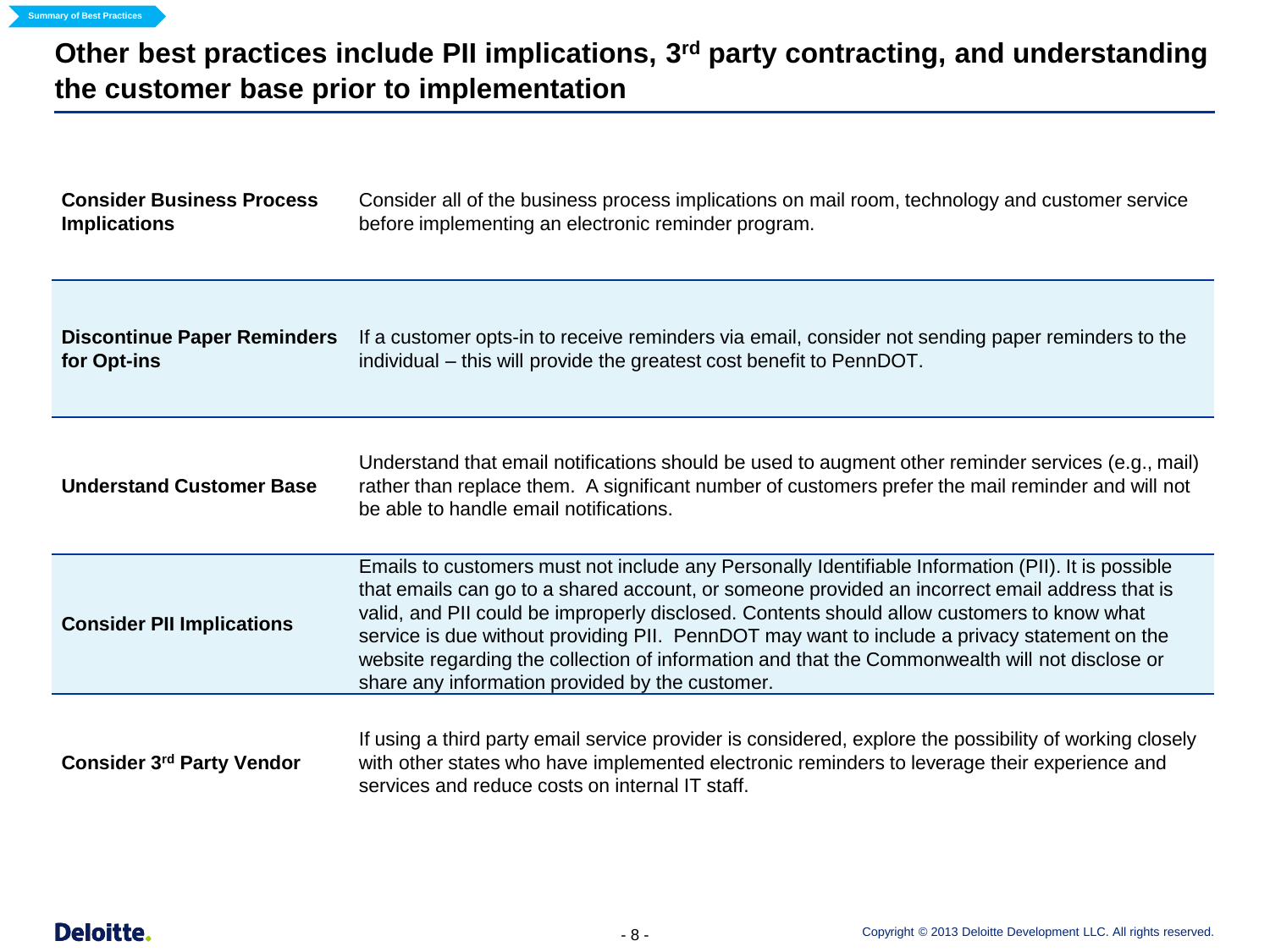# Approach Email Feasibility Study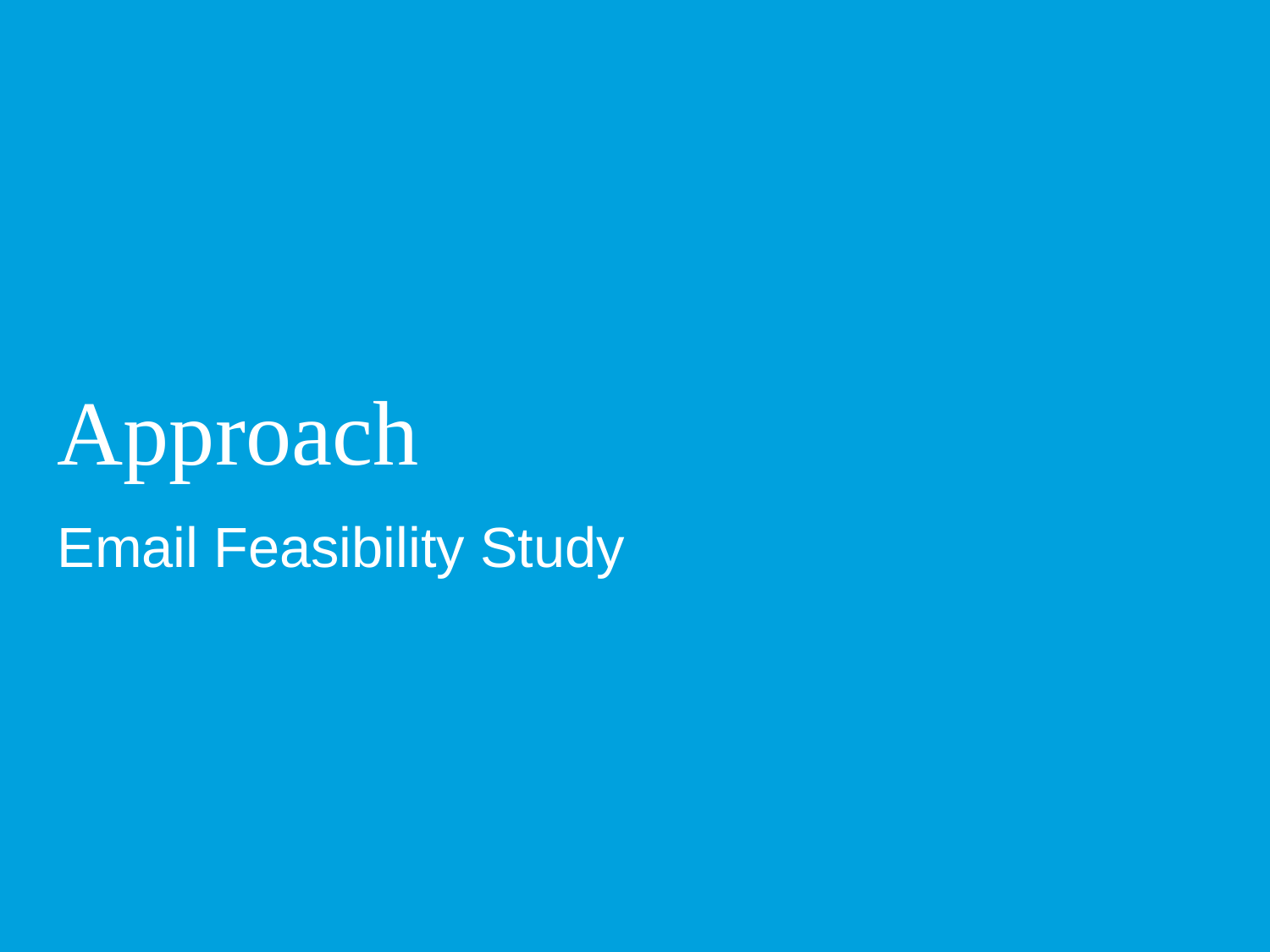## **The Email Feasibility Study is broken into two main segments: gathering best practices and conducting a cost benefit analysis**

email notices for driver license and vehicle registration renewals.

The Pennsylvania Department of Transportation (PennDOT) contracted with Deloitte Consulting to conduct a feasibility of adopting

**Objective and Scope**

|                                                                                                                                                                                                                              |                                                                                                                                                                                                                                                                                                      | <b>Approach - Key Activities</b>                                                                                                                                                                                                    |                             |                                                                                                                                                                    |
|------------------------------------------------------------------------------------------------------------------------------------------------------------------------------------------------------------------------------|------------------------------------------------------------------------------------------------------------------------------------------------------------------------------------------------------------------------------------------------------------------------------------------------------|-------------------------------------------------------------------------------------------------------------------------------------------------------------------------------------------------------------------------------------|-----------------------------|--------------------------------------------------------------------------------------------------------------------------------------------------------------------|
| Step 1<br><b>Project Initiation</b>                                                                                                                                                                                          | <b>Step 2</b><br><b>Best Practices Research &amp;</b><br><b>Analysis</b>                                                                                                                                                                                                                             | Step 3<br><b>Cost Benefit Analysis</b>                                                                                                                                                                                              |                             | Step 4<br><b>Cost Benefit Report</b><br><b>Preparation</b>                                                                                                         |
| Identify key stakeholders<br>Draft survey sections and<br>identify avenue for sending<br>survey to other states'<br>transportation departments<br>Identify private and public sector<br>organizations for market<br>research | <b>Review PA statutes</b><br>Assess technology implications<br>Finalize survey questions<br><b>Conduct PennDOT meetings</b><br>Conduct meetings with state<br>agencies<br>Conduct meetings with other<br>states<br>Research academic/industry<br>articles<br>Analyze and summarize best<br>practices | Conduct cost benefit<br>٠<br>analysis:<br><b>Identify key metrics</b><br><b>-</b> Identify key assumptions<br>• Gather one time set up<br>operating costs<br>Assess annual savings<br>• Develop year one and<br>multi-year analyses | costs and additional annual | Assess multi-year cost benefit<br>analysis for vehicle<br>registration and driver license<br>Develop final<br>recommendations for email<br>feasibility for PennDOT |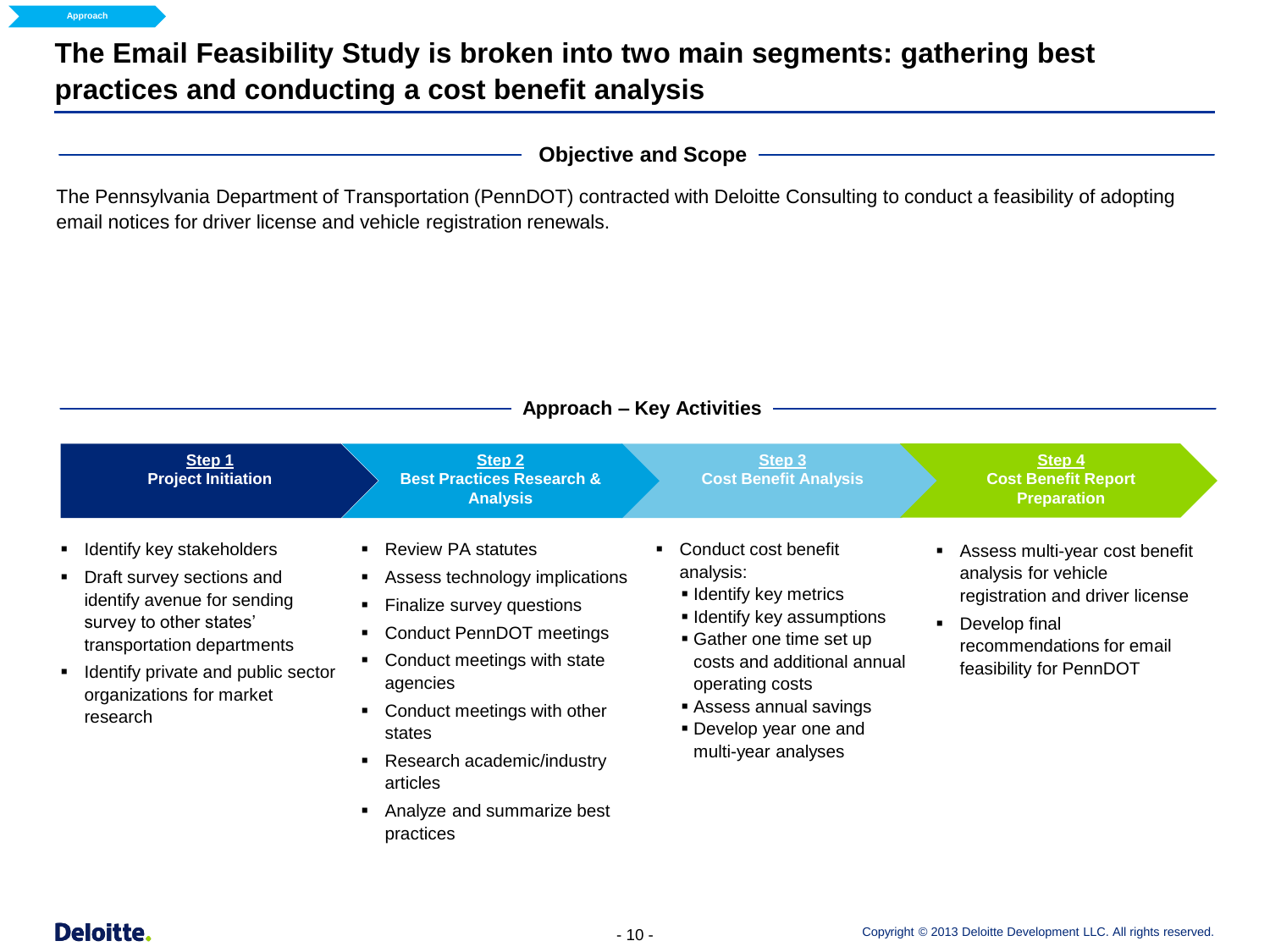Best Practices Report Email Feasibility Study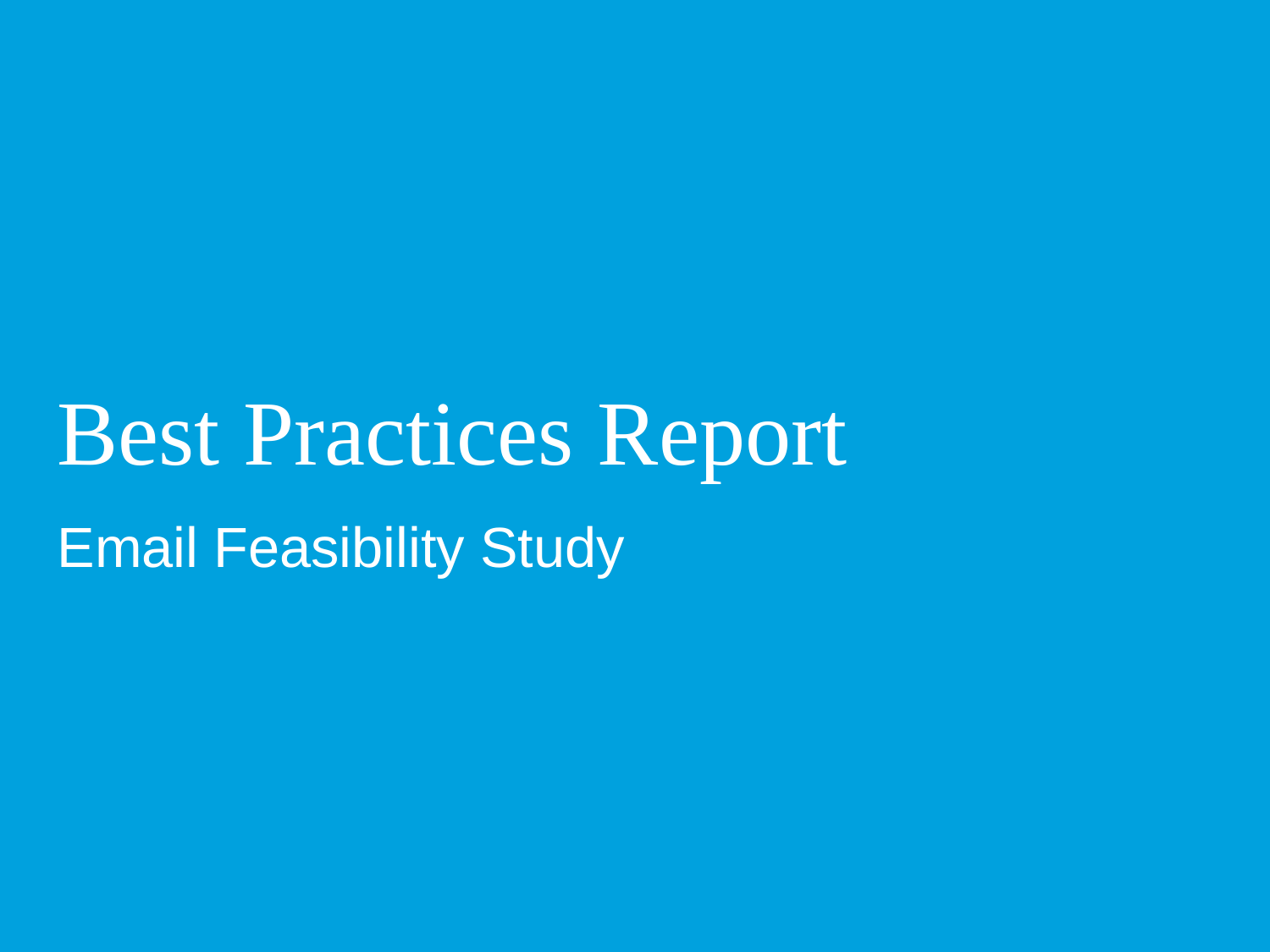**The Best Practices Report was produced after conducting PennDOT meetings, three PA agency specific meetings, an AAMVA survey, follow-up discussions with three states and other industry research**

| <b>PennDOT</b> meetings and focus<br>groups  | Deloitte met with over 15 PennDOT employees in the following areas: customer service, legal,<br>technology, mail room operations and other areas to gather information on existing statutes,<br>processes, technologies, costs and potential benefits.                                                                                                                                                                                         |
|----------------------------------------------|------------------------------------------------------------------------------------------------------------------------------------------------------------------------------------------------------------------------------------------------------------------------------------------------------------------------------------------------------------------------------------------------------------------------------------------------|
| <b>Pennsylvania State Agencies</b>           | Deloitte conducted meetings with the Pennsylvania Department of State, Pennsylvania State Police,<br>and the Department of Public Welfare. In addition, after discussions with the Pennsylvania<br>Department of Revenue and the Pennsylvania Office of the Courts, we determined that their use of<br>email does not correspond with PennDOT's objectives as its use is focused on one time consumer<br>correspondence and one-time programs. |
| <b>AAMVA survey</b>                          | Working with PennDOT and the American Association of Motor Vehicles Administrators (AAMVA),<br>Deloitte conducted a survey open to all jurisdictions active within the AAMVA community. Forty<br>jurisdictions responded to the survey and a summary of those survey responses is included in the<br>Matrix Comparing Methods Used by Various States to Distribute Renewal Notices.                                                            |
| <b>AAMVA survey follow-up</b><br>discussions | As a result of the surveys that were received, Deloitte worked with PennDOT to conduct follow up<br>meetings with the following states: Indiana, Maryland and Virginia. Ohio and Washington were also<br>contacted, but attempts to schedule a follow-up interview with these states were unsuccessful.                                                                                                                                        |
| <b>Industry best practices</b>               | Deloitte conducted additional market research on best practices related to email usage in technology<br>organizations, public/private experiences, market trends and implementation experiences, exploring<br>each domain for industry consensus. One specific focus of research was to identify how frequently<br>email addresses change for the customer population.                                                                         |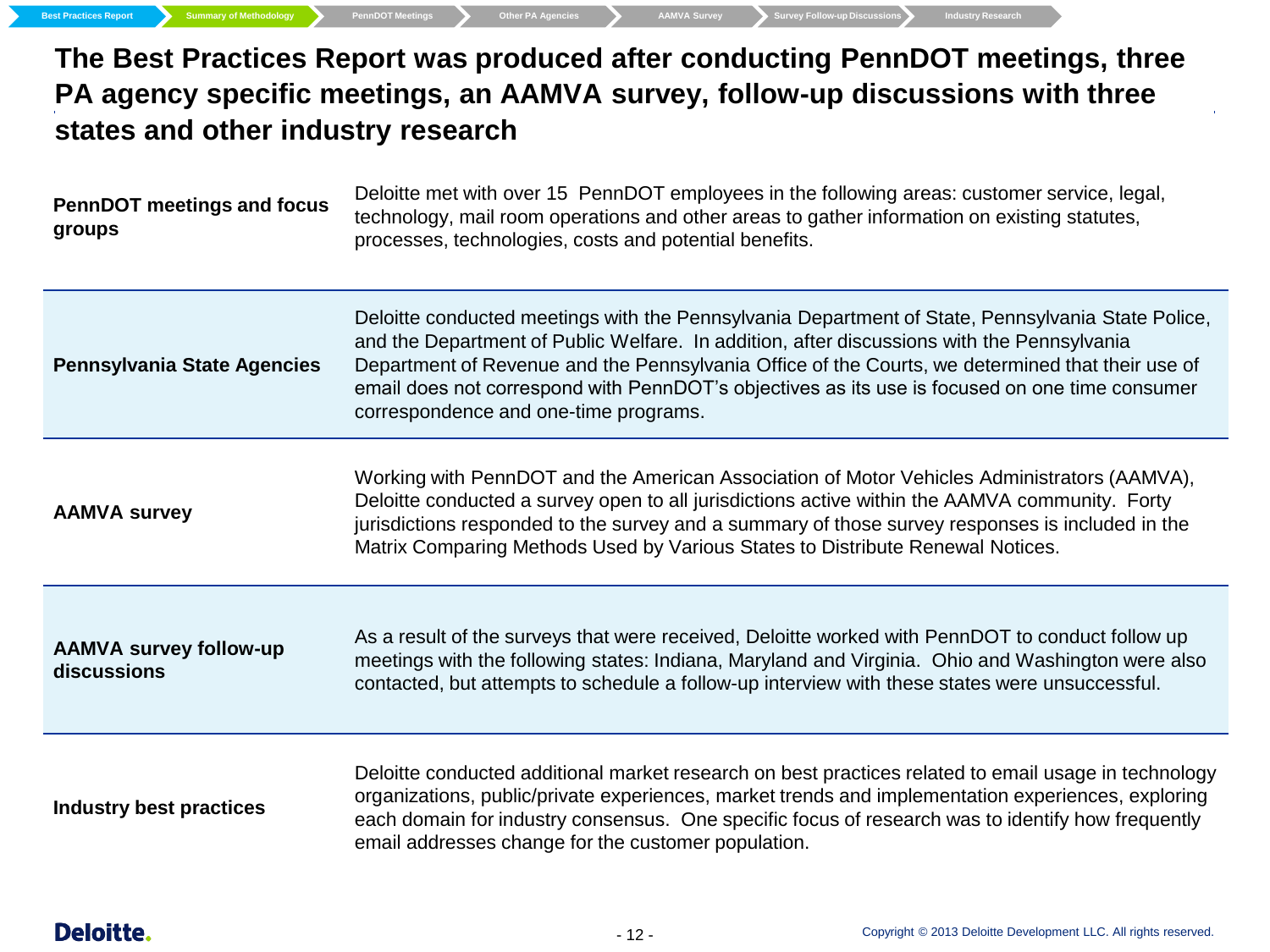**Best Practices Report Summary of Methodology PennDOT Meetings Cher PA Agencies AAMVA Survey Survey Follow-up Discussions** Industry Research

## **PA law requires an email reminder program to be optional for citizens**

| <b>PA Law Impacts</b>                   | Pennsylvania law (PA Code § 1309. Renewal of registration) requires a 60 day renewal notification<br>for vehicle registration. Reminder notices are currently mailed 90 days in advance of the expiration.                         |
|-----------------------------------------|------------------------------------------------------------------------------------------------------------------------------------------------------------------------------------------------------------------------------------|
| <b>Legislative Considerations</b>       | Without legislative changes (refers to (PA Code § 1309. Renewal of registration), email renewal<br>notification at PennDOT must be an optional service that requires citizens to agree to receive<br>notifications electronically. |
| Volume impacts the decision             | PennDOT processes over 1,000,000 notices/month. Approximately 70-80% of the mailings are<br>notices for renewal with 20% being driver license renewals.                                                                            |
| Correspondence<br><b>Infrastructure</b> | PennDOT uses eight mail machines that send out correspondence/mailings and the equipment is<br>relatively new and cost effective.                                                                                                  |
| <b>Fees</b>                             | Due to the efficiency of mail renewal check processing versus the fees charged by the credit card<br>companies it is more cost effective for PennDOT to process payments via check.                                                |

PennDOT estimates costs for processing incoming mail renewal is \$0.04 per transaction

PennDOT issues and mails more than 1 million reminders each month

PennDOT estimates it costs \$0.39 to produce distribute mailings (including reminders)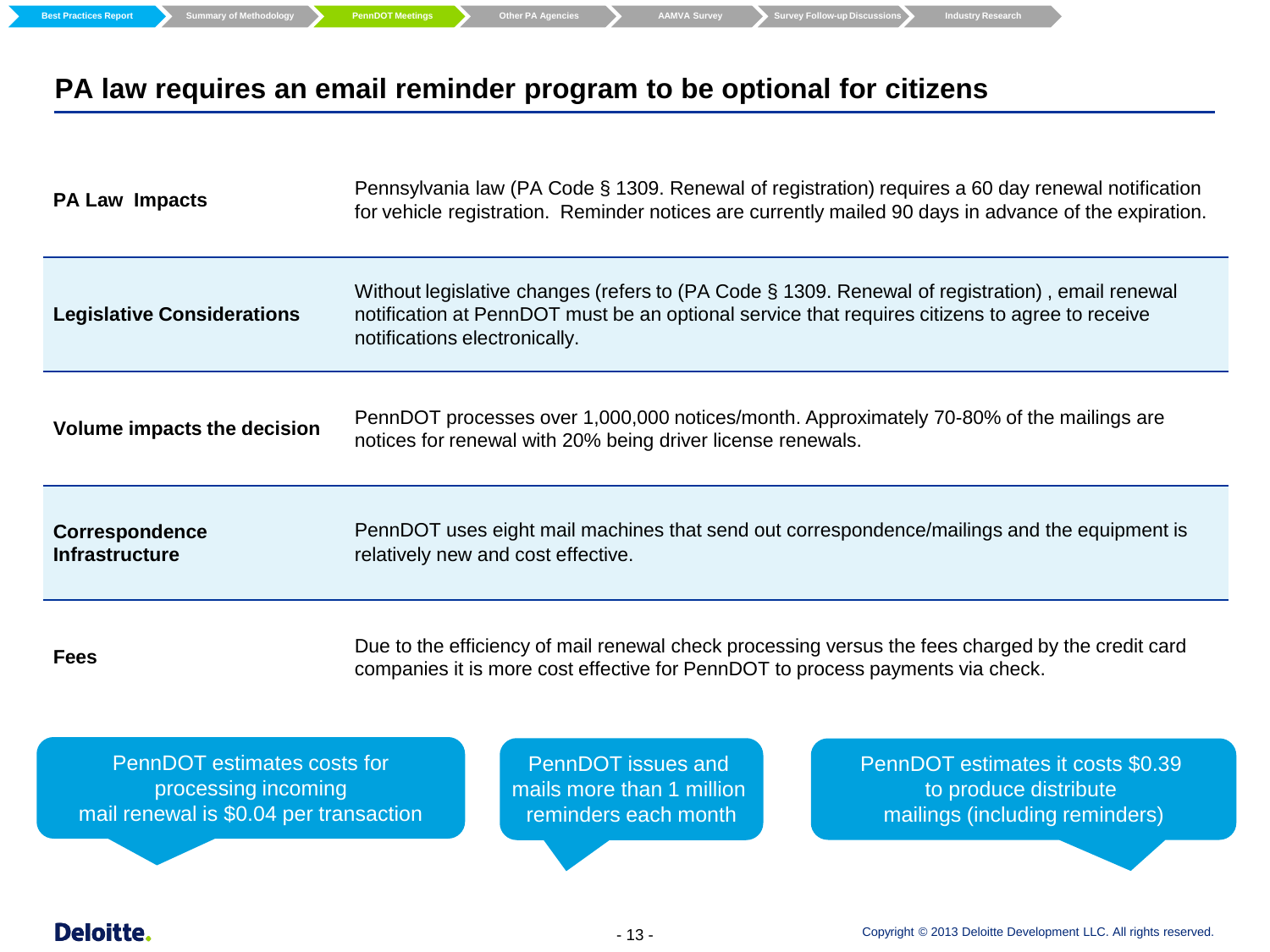**Best Practices Report Summary of Methodology PennDOT Meetings** Other PA Agencies AAMVA Survey Survey Follow-up Discussions Industry Research

## **Separate business cases are needed for vehicle registration and driver license renewal types based on various factors such as credential period and adoption rates**

| <b>Technology Implications</b> | PennDOT would implement email reminders using existing technology staff to update existing<br>systems. Due to the age and complexity of the mainframe changes, PennDOT has decided that it<br>will not make significant changes to the current mainframe system.                |  |  |
|--------------------------------|---------------------------------------------------------------------------------------------------------------------------------------------------------------------------------------------------------------------------------------------------------------------------------|--|--|
| <b>Customer Base</b>           | As of January, 2013, Approximately 8,800,000 drivers are registered in Pennsylvania with 9,800,000<br>vehicles. Driver licenses are valid for four years and vehicles are registered for one year.                                                                              |  |  |
| <b>Program Adoption Rate</b>   | With an optional program, the adoption rate of an optional service will drive the cost benefit analysis.<br>Low adoption rates will not provide much benefit to PennDOT and may actually not provide a cost<br>benefit payback.                                                 |  |  |
| <b>Separate Business Cases</b> | The business case for email reminders will be different for vehicle registration and driver license<br>reminders due to the different costs of each transaction, the length of the credential, the acceptance<br>rates etc. Both types of renewal has been analyzed separately. |  |  |

**Right to Know** PennDOT would not need to provide customer email addresses as part of a right to know request.

8.8 Million driver licenses and the state of the state of the state of the state of the state of the state of the state of the state of the state of the state of the state of the state of the state of the state of the stat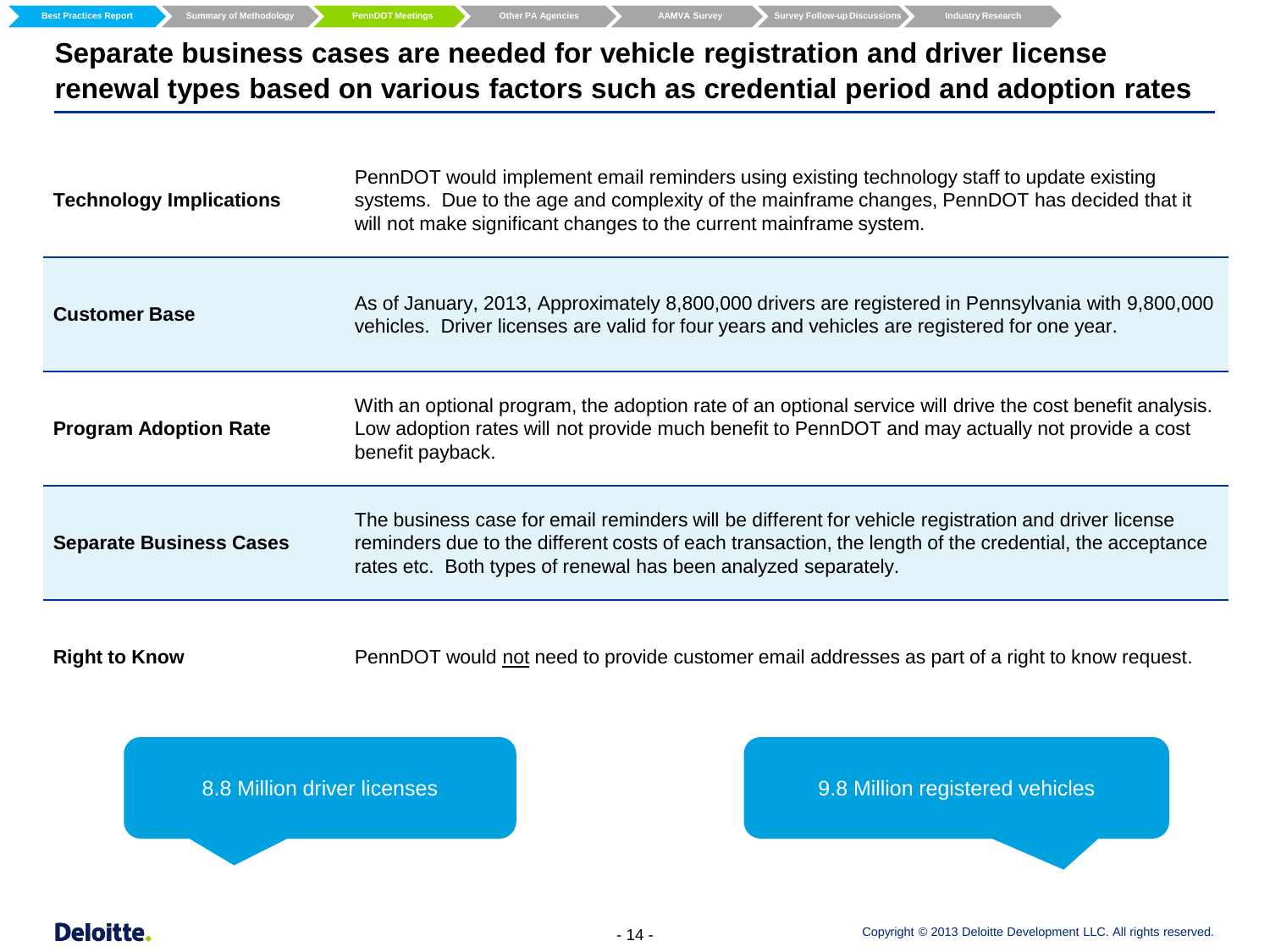**Other PA agencies have considered email reminders and similar online programs—few have implemented such programs**

**Best Practices Report Summary of Methodology PennDOT Meetings Other PA Agencies AAMVA Survey** Survey **Conserversions** Industry Research

| <b>PA Dept. of Public Welfare</b><br><b>Child Support</b>                        | The Department of Public Welfare is using email to send reminders to child support payors about<br>appointments and appearances. The DPW has also adopted a policy to send appointment<br>notifications via text or email to all citizens who have an upcoming child support appointment.                                                                                                                                          |
|----------------------------------------------------------------------------------|------------------------------------------------------------------------------------------------------------------------------------------------------------------------------------------------------------------------------------------------------------------------------------------------------------------------------------------------------------------------------------------------------------------------------------|
| <b>PA Dept. of State</b><br><b>Professional Licenses</b>                         | The Department of State has not implemented email reminders for professional licenses due to legal<br>concerns that an email may not meet the requirements of notice outlined in the PA statutes. This<br>legal opinion is being revisited but there are no plans to send email reminders at this time.                                                                                                                            |
| <b>PA State Police</b><br><b>Sexual Offender Notification</b>                    | The Pennsylvania State Police (PSP) has established a subscription service open to all citizens to<br>receive an alert when a sexual offender's status has changed. An alert can be established to identify<br>when any offender moves within a certain proximity of an address or to track the status change of a<br>specific person. This was implemented in late 2011 and has over 4,700 citizens subscribed to the<br>service. |
| <b>PA Emergency Management</b><br><b>Agency</b><br><b>Emergency Notification</b> | The Pennsylvania Emergency Management Agency (PEMA) has an existing contract with Cooper<br>Industries for software that generates automated notification to citizens when an emergency is<br>occurring in their community. PSP researched this product for Megan's Law but determined the<br>solution could not meet their requirements. No analysis of this product was completed as part of this<br>study.                      |

Be aware of any legislative needs and address quickly if possible

Include legal advisors early in the process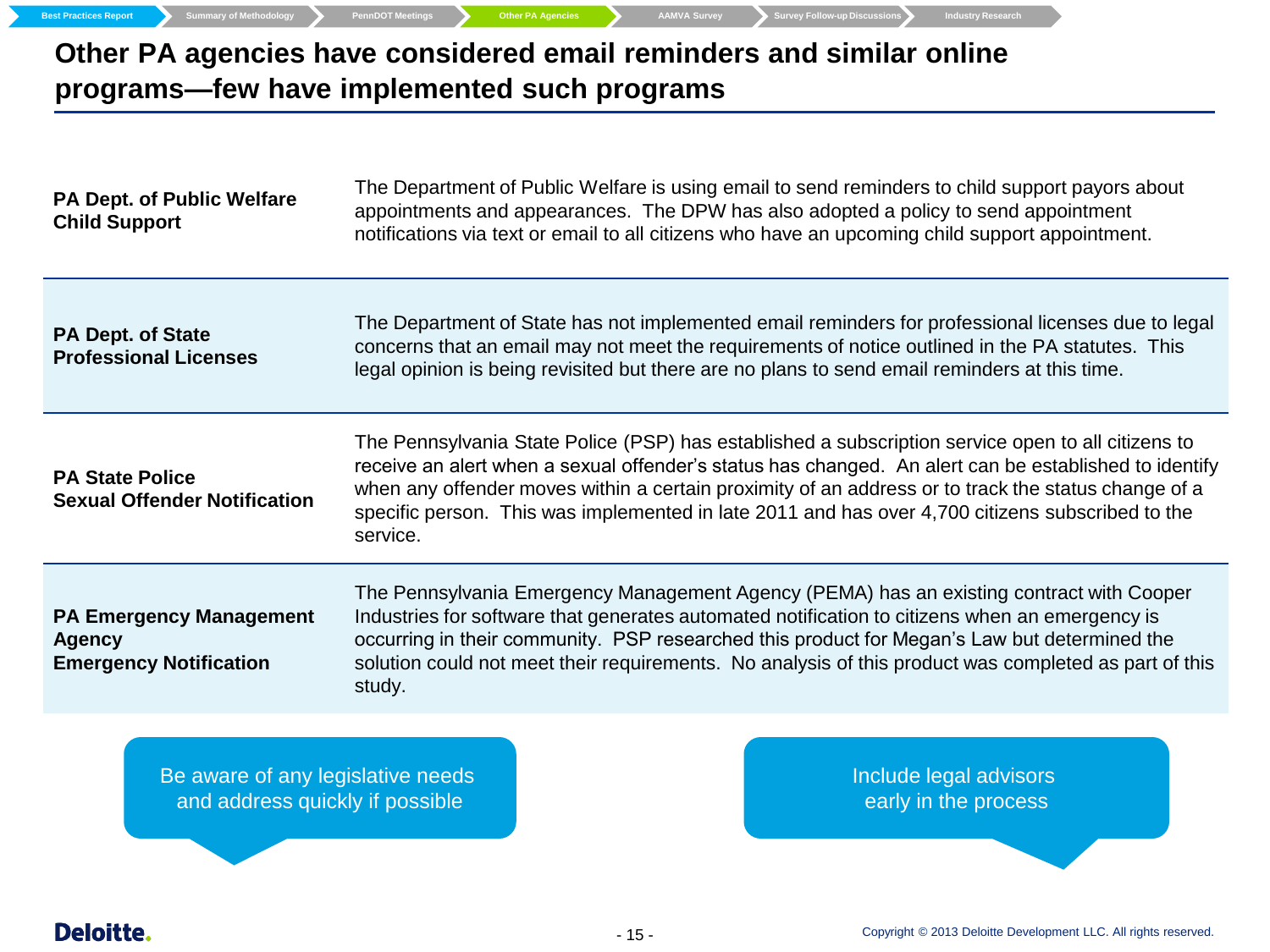|  | <b>Best Practices Report</b> |  |
|--|------------------------------|--|

**The AAMVA survey received an excellent response rate of 76.5% of all U.S. jurisdictions**

#### **Overview of AAMVA**

"The American Association of Motor Vehicle Administrators (AAMVA) is a tax-exempt, nonprofit organization developing model programs in motor vehicle administration, law enforcement and highway safety. The association also serves as an information clearinghouse in these areas, and acts as the international spokesman for these interests.

Founded in 1933, AAMVA represents the state and provincial officials in the United States and Canada who administer and enforce motor vehicle laws. AAMVA's programs encourage uniformity and reciprocity among the states and provinces." –AAMVA website

#### **Overview of Survey**

Deloitte, PennDOT and AAMVA worked together to understand the process, develop the questions, construct and distribute the survey, monitor survey responses, and provide survey results. The initial survey included questions (see Appendix A) that were designed to identify jurisdictions that sent reminders to customers in advance of credential and/or registration expirations, and to identify how they sent these reminders.

| <b>Survey Timeline</b>                                                                  |                          |                          |  |  |
|-----------------------------------------------------------------------------------------|--------------------------|--------------------------|--|--|
| December 2012                                                                           |                          | <b>January 2013</b>      |  |  |
| PennDOT approved finalized survey<br>AAMVA announced and distributed<br>survey same day | Original survey end date | Extended survey due date |  |  |
| 12/6/2012                                                                               | 12/31/2012               | 1/14/2013                |  |  |

Number of Respondents:

• **39 of 51 (76.5%)** U.S. jurisdictions (including District of Columbia) responded\*, in addition to 1 Canadian province

\*Based on prior surveys accessible on the AAMVA website, this is an excellent response rate.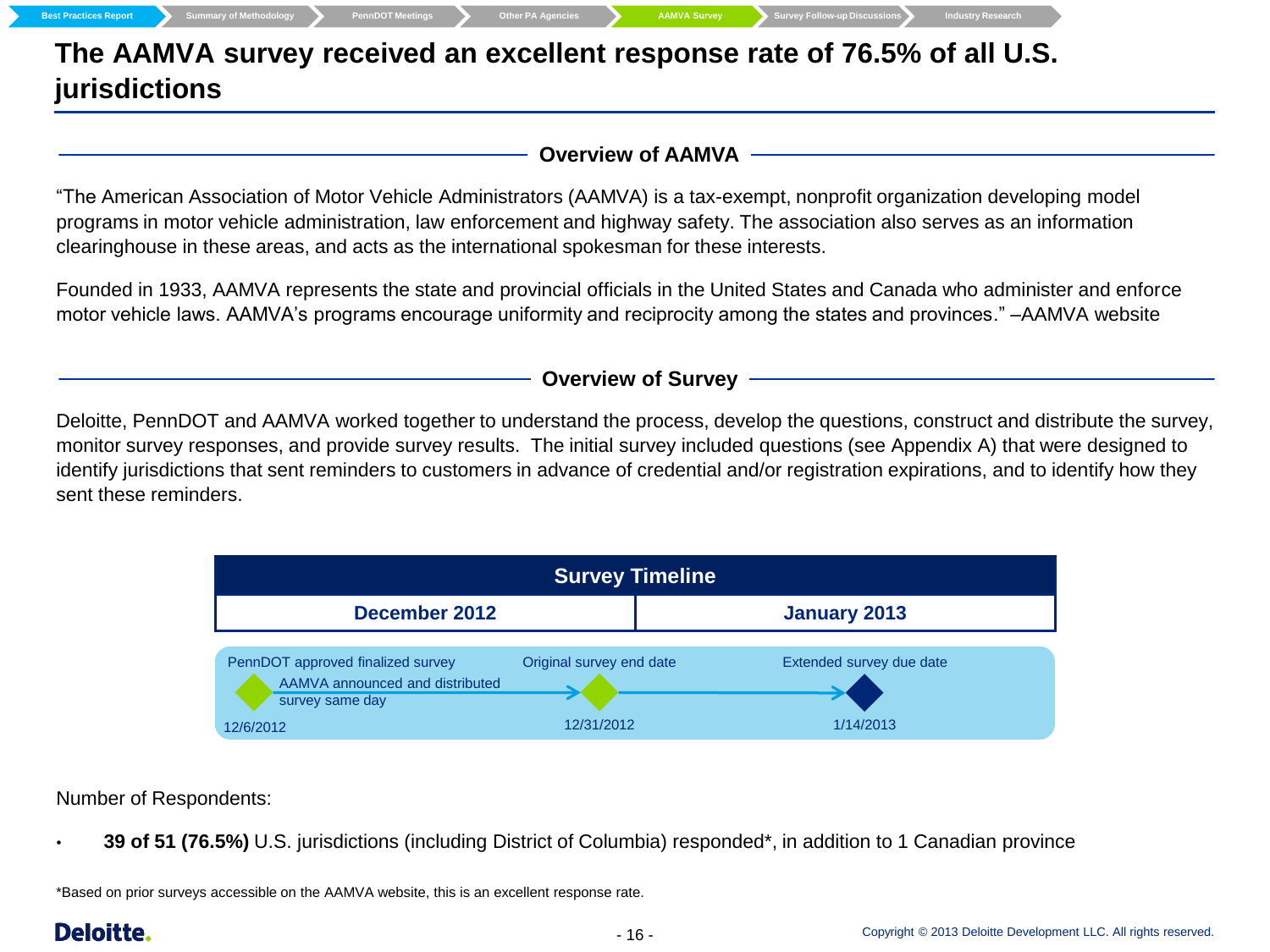**Best Practices Report Summary of Methodology PennDOT Meetings Other PA Agencies AAMVA Survey Survey Follow-up Discussions Industry Research**

## **More states allow use of Internet, kiosk and mail renewal channels for vehicle registrations than for driver license renewals**

#### **Vehicle Registration**

Of the forty (40) jurisdictions that provided information on vehicle registration service channels:

- **92.5%** (N=37) provide renewal services through the **Internet**
- **95.0%** (N=38) provide renewal services by **mail**
- **87.5%** (N=35) provide renewal services **in person** at DMV offices

More respondents allow use of Internet, kiosk and mail renewal channels for vehicle registrations than for driver license transactions due to more stringent rules for validating identity, capturing new photos, and testing vision associated with the driver's license.

### **Vehicle Registration – Totals by Renewal Channel**



#### **Driver License Renewal**

Of the thirty-eight (38) jurisdictions that provided information on driver licensing:

- **47.4%** (N=18) allow **online** Internet renewals
- **63.2%** (N=24) use **mail** renewals
- **94.7%** (N=36) renew credentials **in person** at DMV offices

Our findings show that states are actively using alternate renewal channels to expand driver license services to their customers.

#### **Driver License – Totals by Renewal Channel**

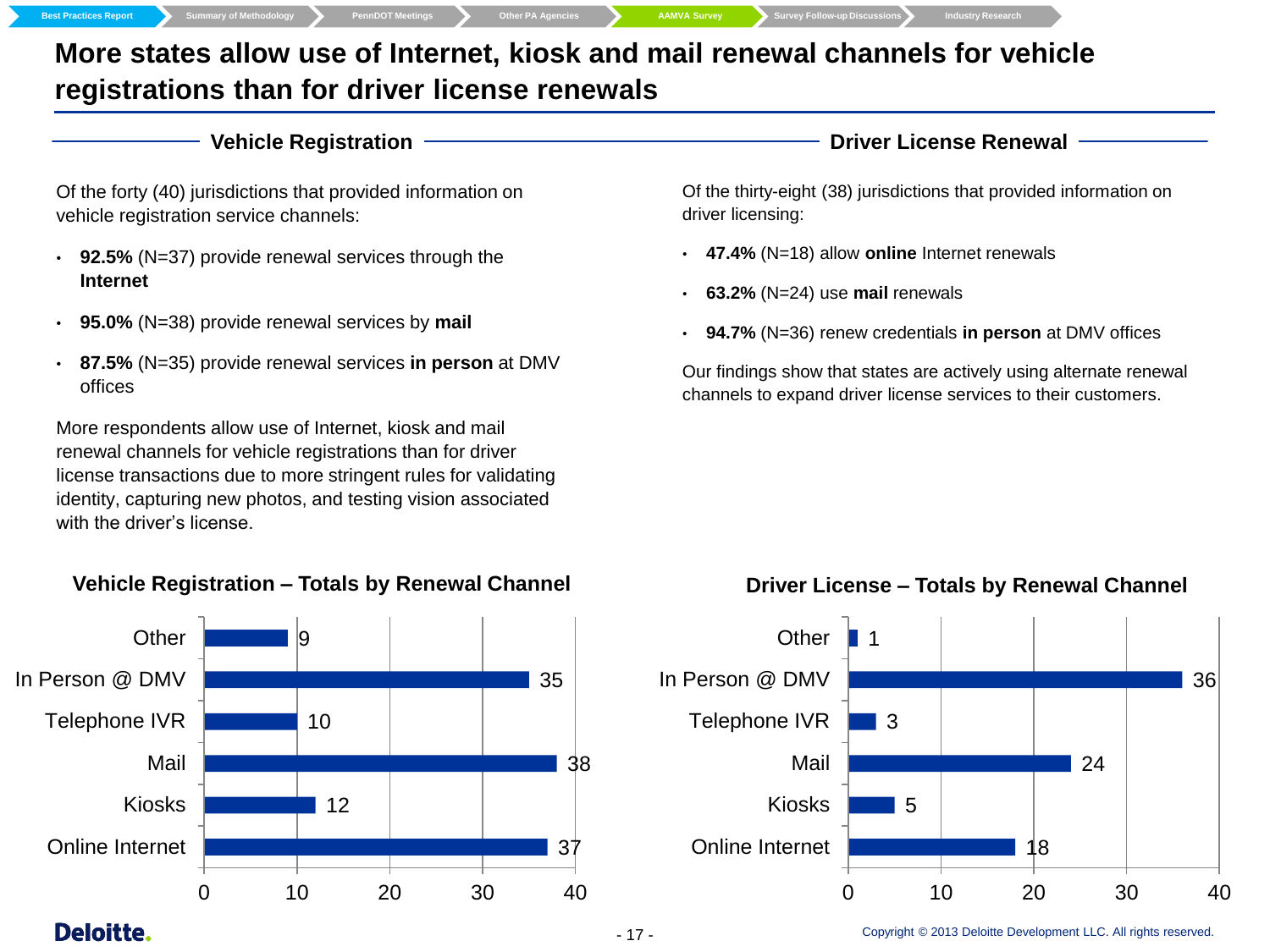**Best Practices Report Summary of Methodology PennDOT** Meetings **Cher PA Agencies AAMVA Survey** Survey Follow-up Discussions Industry Research

## **More states send email reminders for vehicle registrations than for driver license renewals**

#### **Vehicle Registration**

Of the forty (40) jurisdictions that provided vehicle registration information:

- **27.5%** (N=11) use **email** to send reminders
	- Ten (10) send both email and regular mail reminders in some form.
- **92.5%** (N=37) use **regular mail** to send reminders

Alabama indicated they only use the email reminder service. Arizona and New Hampshire were the only respondents that indicated they do not send renewal reminders.

**Driver License Renewal**

Of the thirty-eight (38) jurisdictions that provided driver license information:

- **18.4%** (N=7) use **email** to send reminders
	- Six (6) use a combination of email and regular mail reminders.
- **81.6%** (N=31) use **regular mail** to send reminders

Iowa indicated they only use the email reminder service. Six (6) of the respondents (Arizona, Hawaii, Idaho, Illinois, New Hampshire, and New Mexico) do not send any form of reminder to their customers.



#### **Vehicle Registration – Totals by Reminder Channel**

## **Driver License – Totals by Reminder Channel**



## **Deloitte.**

#### - 18 - Copyright © 2013 Deloitte Development LLC. All rights reserved.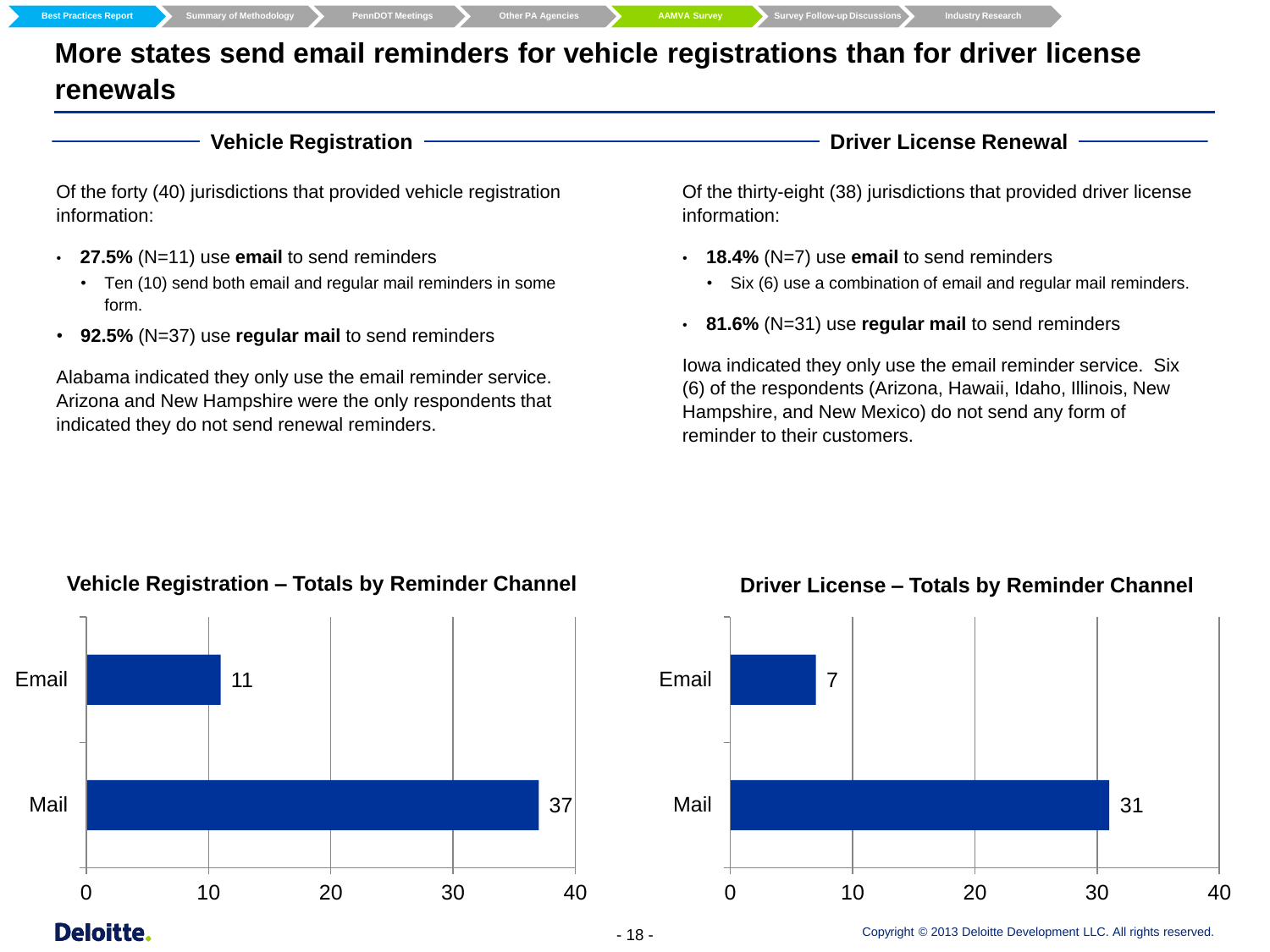**Follow-up jurisdictional discussions with Indiana, Maryland and Virginia provided insight into mature programs that use email and regular mail for reminder services**

**Best Practices Report Summary of Methodology PennDOT Meetings Cther PA Agencies AMVA Survey Survey Follow-up Discussions** 

**Overview of Follow-up Discussions**

Upon completion of the initial jurisdiction survey, the team reviewed the responses to identify the jurisdictions for detailed interview follow-up. The team looked for states that used both email and regular mail for reminder services and that had their programs in place for sufficient time to provide valuable feedback. Based on these criteria, the team held follow-up discussions with the following states:



The detailed follow up interviews were conducted by the study team and included members from both PennDOT and Deloitte. A list of questions was sent to the jurisdiction's point of contact along with the request for a follow-up call. The interviews were conducted by telephone. The questions were designed to gather additional details about the jurisdiction's reminder programs. Results of the initial AAMVA survey were also distributed to the team to allow customization of the follow up questions.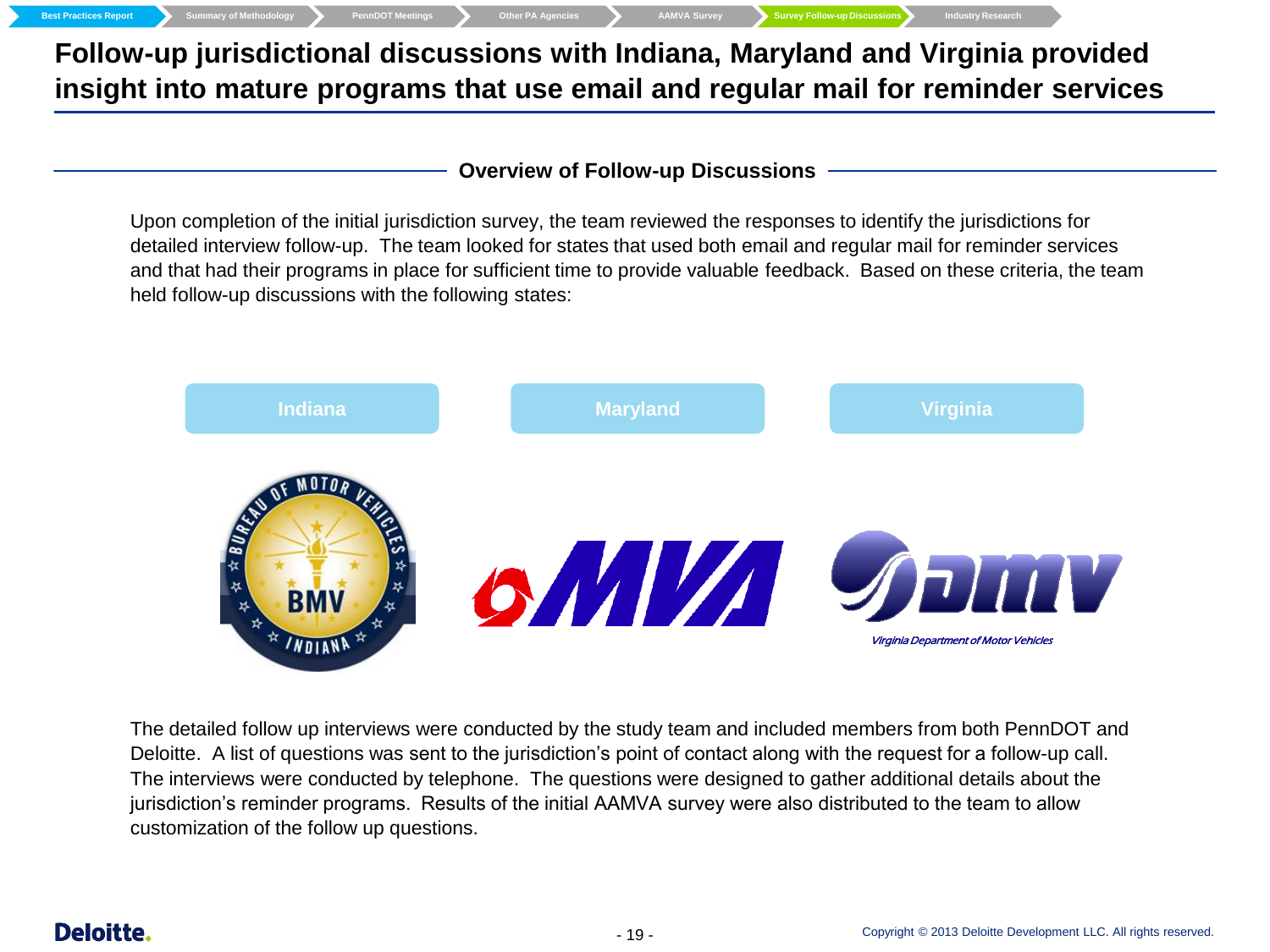**Best Practices Report Summary of Methodology PennDOT Meetings** Other PA Agencies AMVA Survey Survey Follow-up Discussions Industry Research

occur online



| <b>Program Description</b>   | Indiana is not required to send renewal notifications and does not mail driver license reminders but<br>does send paper vehicle reminders. Indiana's initial approach to email reminders was an additional<br>reminder – not a replacement for mailed reminders. However, Indiana is now allowing customers to<br>opt out of receiving paper reminders.<br>Indiana will send up to 3 email reminders for both driver license (45, 21 and 14 days before<br>expiration) and vehicle registrations (60, 21, and 14 days prior). |  |  |  |  |
|------------------------------|-------------------------------------------------------------------------------------------------------------------------------------------------------------------------------------------------------------------------------------------------------------------------------------------------------------------------------------------------------------------------------------------------------------------------------------------------------------------------------------------------------------------------------|--|--|--|--|
| <b>Customer Base</b>         | There are currently 1.2 million email accounts set up by Indiana customers. Indiana has<br>approximately 4 million active driver licenses and 5 million active vehicles in the system.                                                                                                                                                                                                                                                                                                                                        |  |  |  |  |
| <b>Private Contractor</b>    | Indiana uses a private contractor to provide email services including being a liaison with the major<br>Internet Service Providers (ISP). The contractor charges approximately \$23,000 for each 5 million<br>emails generated. The contractor also provides reports on delivery rates and the customer's use of<br>the online applications and they test message formats on a number of mobile devices to ensure they<br>work properly.                                                                                      |  |  |  |  |
| <b>Cost Reduction</b>        | Indiana's cost per mailed reminder is calculated at \$3.55. Indiana has reduced mailings by 13,000-<br>15,000 mailings/month for customers that have opted-out of receiving paper reminders by regular<br>mail.                                                                                                                                                                                                                                                                                                               |  |  |  |  |
| 70% of vehicle registrations | Indiana uses a third party                                                                                                                                                                                                                                                                                                                                                                                                                                                                                                    |  |  |  |  |

Indiana uses a third party email service provider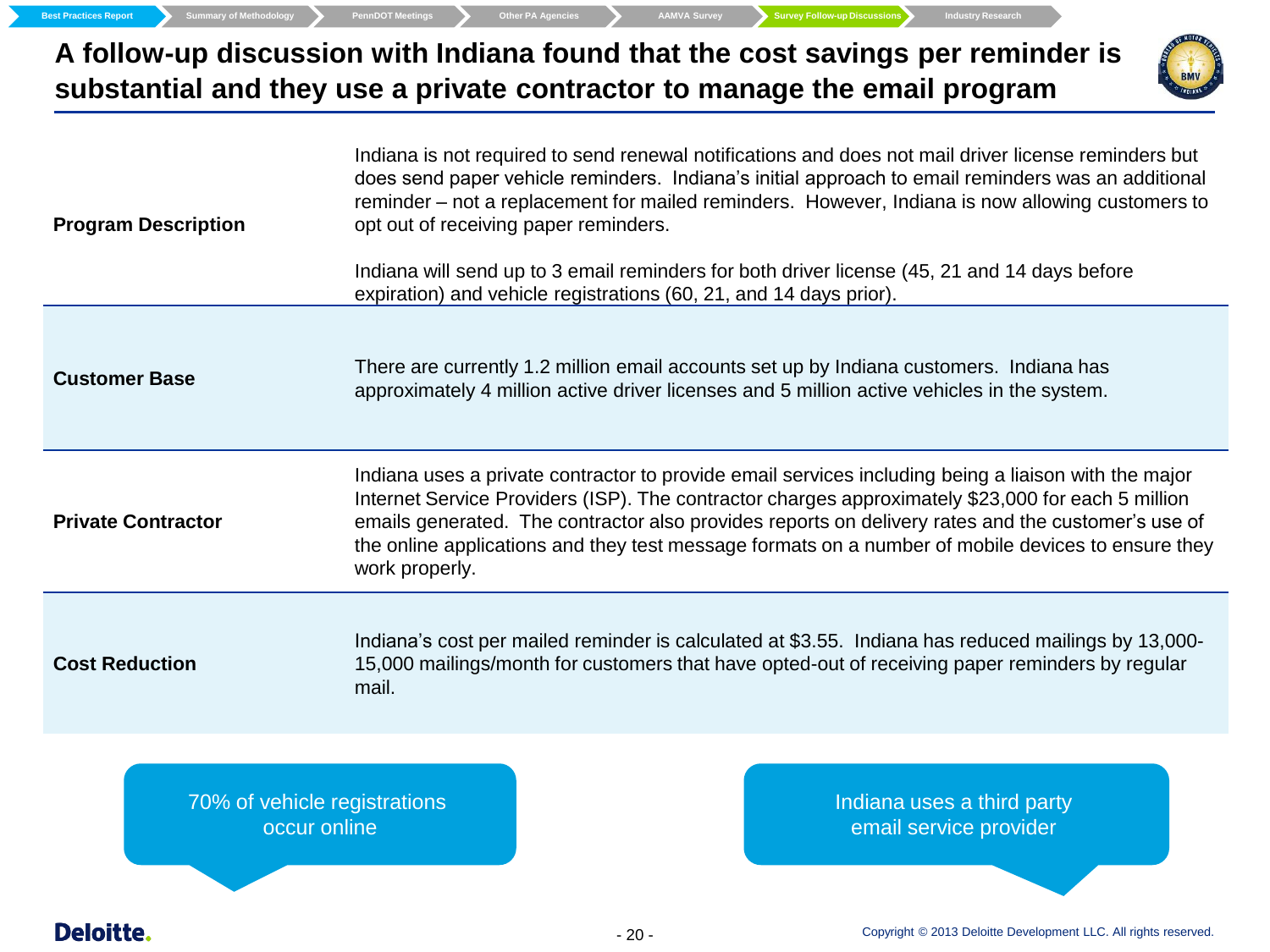

**Master Contract** Leveraging the state's master contract for email services may reduce cost.

3<sup>rd</sup> Party Contractor

Contracting with an experienced email marketing service provider is valuable.

ExactTarget fees are based on bulk volume of the emails issued

To encourage customers to submit Renewals online, Indiana offered a \$5 discount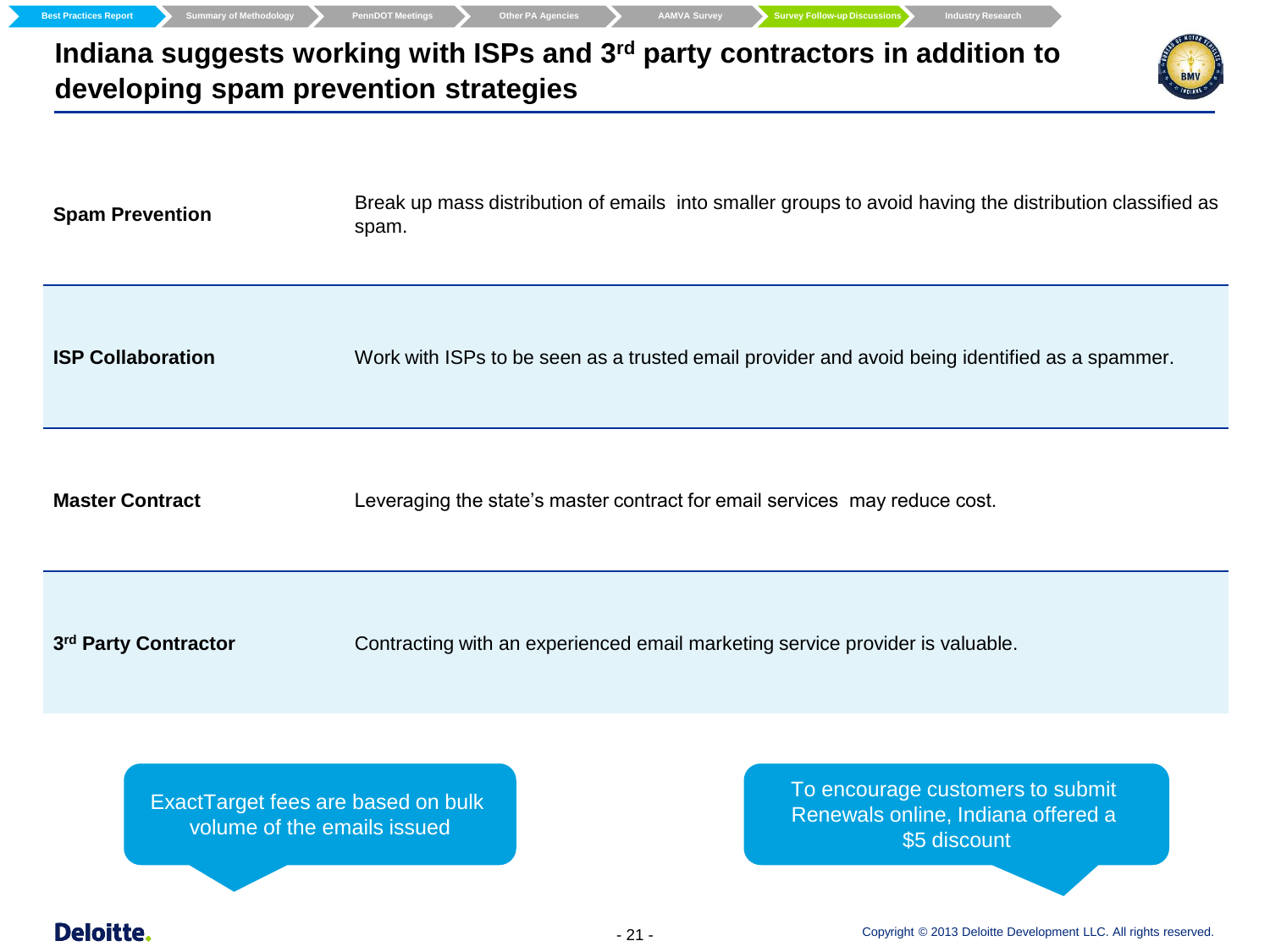**Maryland's mature email service program experiences a successful email delivery rate of 90-95% to customers**

**Best Practices Report Summary of Methodology PennDOT Meetings Cher PA Agencies AAMVA Survey Survey Follow-up Discussions** Industry Research



| <b>Use of Email Reminders</b>                                  | Maryland began capturing email addresses several years ago and since 2011 has been sending<br>email reminder notices for vehicle registrations to those customers with email addresses in the<br>system. (They have 1.4 million email addresses for 5 million vehicles). They plan to begin the<br>program for driver licenses in April.                                                                                                                                                                                                                                                                                                                                                                                                                                   |  |  |  |
|----------------------------------------------------------------|----------------------------------------------------------------------------------------------------------------------------------------------------------------------------------------------------------------------------------------------------------------------------------------------------------------------------------------------------------------------------------------------------------------------------------------------------------------------------------------------------------------------------------------------------------------------------------------------------------------------------------------------------------------------------------------------------------------------------------------------------------------------------|--|--|--|
| <b>Customer Base</b>                                           | In Maryland, 40,000 vehicle registration emails are sent per month. If a credential is not renewed<br>within two weeks of the email being sent, it is followed up with a paper reminder. Approximately 15-<br>20% of the 40,000 registrations are renewed during those two weeks so mailing costs are saved.<br>The email reminder process is not available to vehicles that are flagged for a violation and a<br>separate process exists for these cases.<br>Approximately 90-95% of all emails sent are delivered. Customers and ISPs originally did not fully<br>consider the reminders because the emails were not originating from a .gov address. MDOT worked<br>with email carriers to remedy the confusion, which has ultimately led to such a high delivery rate. |  |  |  |
| <b>Email Success in Spam</b><br><b>Reduction</b>               |                                                                                                                                                                                                                                                                                                                                                                                                                                                                                                                                                                                                                                                                                                                                                                            |  |  |  |
| <b>Program Success</b>                                         | Maryland has not experienced the cost savings they projected, but the program is viewed as a<br>success and one that they wish to expand to use with other products and services.                                                                                                                                                                                                                                                                                                                                                                                                                                                                                                                                                                                          |  |  |  |
|                                                                |                                                                                                                                                                                                                                                                                                                                                                                                                                                                                                                                                                                                                                                                                                                                                                            |  |  |  |
| 5 Million registered vehicles<br>and 4 Million driver licenses | Owners must renew vehicle<br>Voluntary program - customers must<br>registrations online or using<br>provide an email address for the service<br>kiosks in DMV offices                                                                                                                                                                                                                                                                                                                                                                                                                                                                                                                                                                                                      |  |  |  |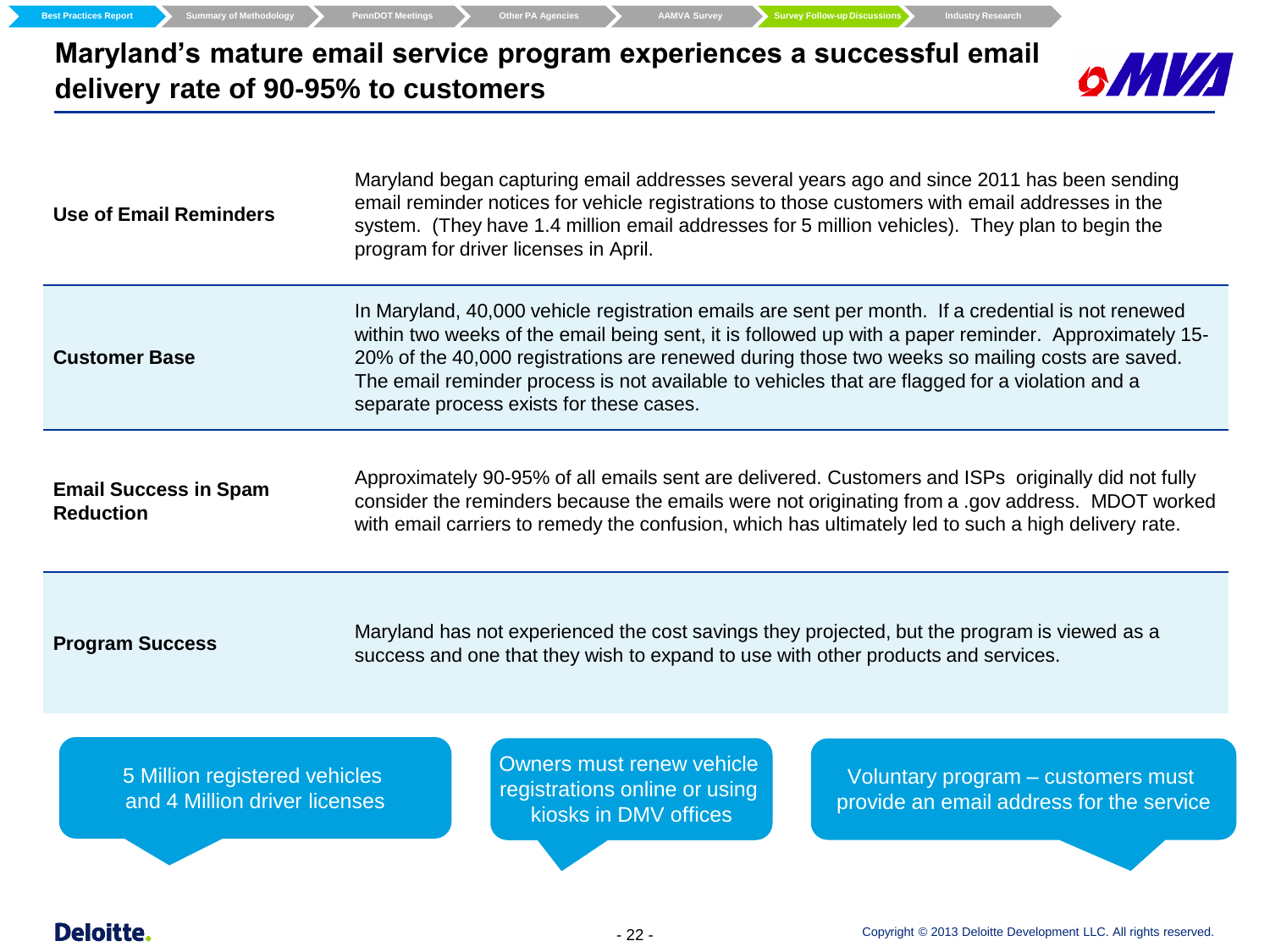| <b>Email Security</b>    | Because of security concerns, using a non-.gov domain results in some customers treating<br>messages as phishing emails resulting in calls and service subscription cancellations. |
|--------------------------|------------------------------------------------------------------------------------------------------------------------------------------------------------------------------------|
| <b>Improved Service</b>  | MDOT may not have realized all the cost savings anticipated; however, the improved service<br>provided to customers can offset the lack of measurable savings.                     |
| <b>ISP Collaboration</b> | Work with ISPs to avoid being identified as a spammer.                                                                                                                             |
| 3rd Party Contractor     | Consider using a third party service for sending emails - they know the business, provide added<br>capabilities and reduce workload on IT staff.                                   |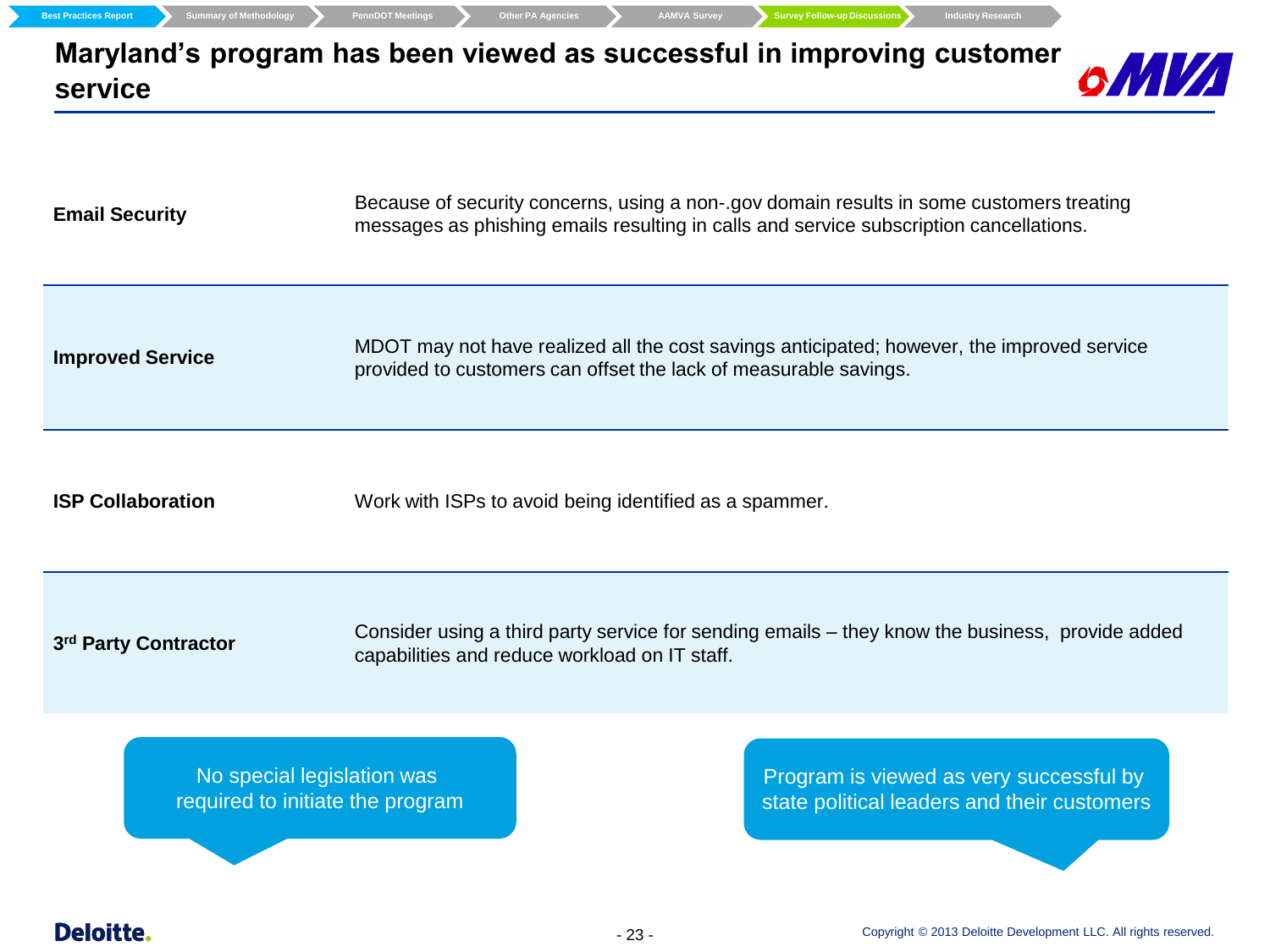**Best Practices Report Summary of Methodology PennDOT Meetings Cher PA Agencies AAMVA Survey Survey Follow-up Discussions** Industry Research



## **Virginia has experienced significant cost savings**

| <b>Customer Base</b>                                                                                                                                                | In Virginia, 1.3 million out of 6.9 million customers have signed up for electronic notifications -- (88%<br>selected email, 7% text, 5% phone). This is out of a population of 5.5 million drivers and 7 million<br>vehicles. The remainder of customers receive paper notifications.                                                                                                                                                         |  |  |  |  |
|---------------------------------------------------------------------------------------------------------------------------------------------------------------------|------------------------------------------------------------------------------------------------------------------------------------------------------------------------------------------------------------------------------------------------------------------------------------------------------------------------------------------------------------------------------------------------------------------------------------------------|--|--|--|--|
| <b>Cost Savings Potential</b>                                                                                                                                       | If a customer selects electronic notification, they will not receive a paper reminder. This provided<br>Virginia with estimated savings of \$1.2 million dollars in 2012 by avoiding \$0.59 costs per mailing for<br>1.98 million mailings.                                                                                                                                                                                                    |  |  |  |  |
| <b>Renewal (Dis)Incentives</b>                                                                                                                                      | Late registrations are no longer a problem because Virginia uses several incentives:<br>Charges an additional \$5 service fee for an in-person transaction<br>Charges a \$10 late fee if registration expires<br>Offers a \$1,00 discount for online renewals.                                                                                                                                                                                 |  |  |  |  |
| <b>Email Address Verification</b>                                                                                                                                   | When a citizen elects electronic notification, they must double key their email address or phone<br>number which reduces the number of data entry errors. Virginia experiences about a 98%<br>deliverable rate for email and does not follow up with undelivered emails as it is the customer's<br>responsibility to stay current on email addresses.                                                                                          |  |  |  |  |
| <b>Terms and Conditions</b>                                                                                                                                         | If PennDOT implements an optional email renewal notification program, citizens should be required<br>to accept the terms and conditions of the agreement (i.e. potential conditions could be that they will<br>only receive an email reminder, they must notify the Department of any email address change, they<br>need to add the PennDOT email address to their safe sender list, they must renew their credential<br>electronically, etc.) |  |  |  |  |
| No formal cost benefit analysis has been done - Virginia estimates it costs \$.59 for each<br>paper reminder sent for an estimated savings of \$1.2 million in 2012 |                                                                                                                                                                                                                                                                                                                                                                                                                                                |  |  |  |  |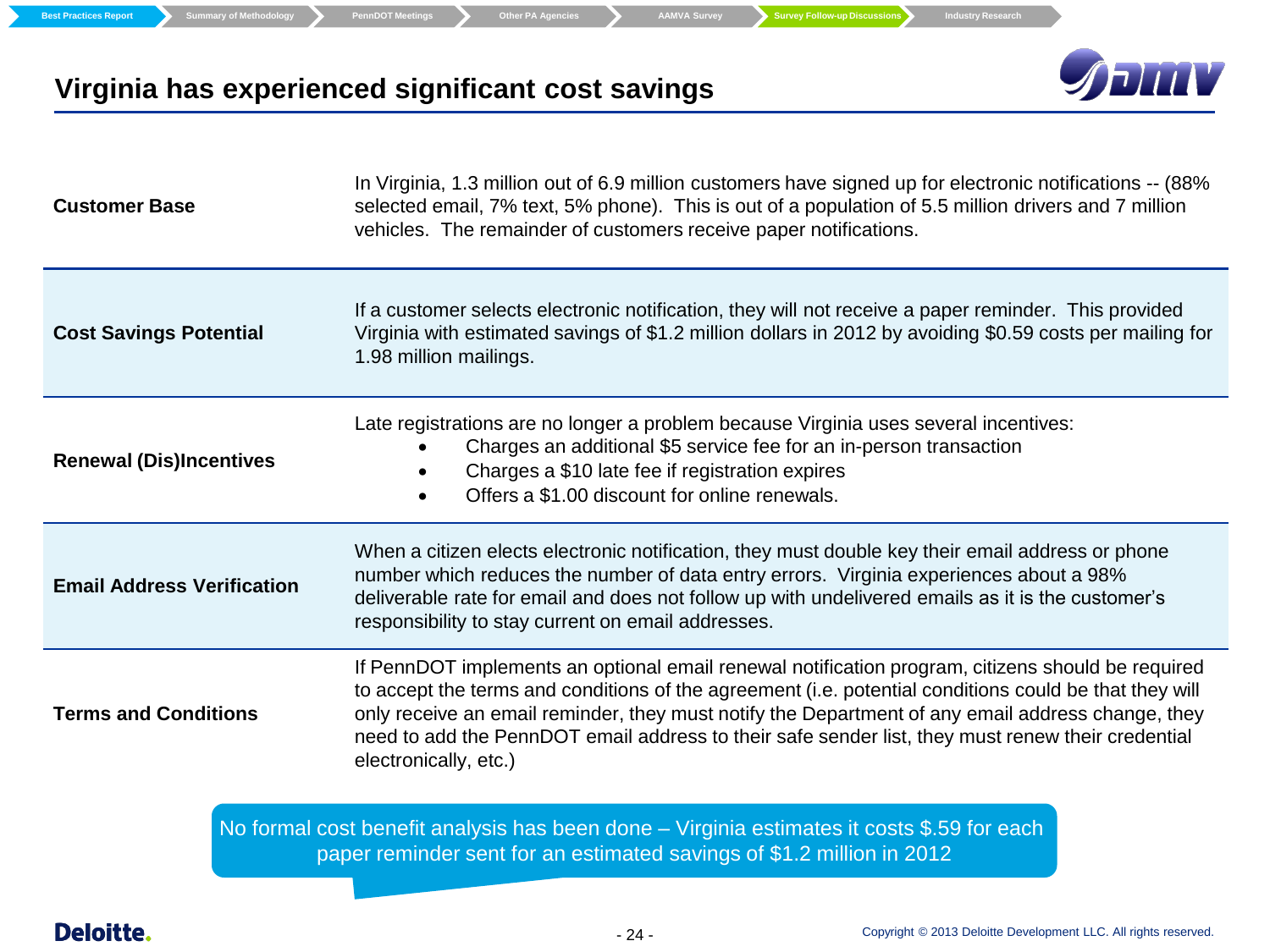| <b>Summary of Methodology</b><br><b>Best Practices Report</b> | <b>Survey Follow-up Discussions</b><br><b>PennDOT Meetings</b><br><b>Other PA Agencies</b><br><b>AAMVA Survey</b><br><b>Industry Research</b> |
|---------------------------------------------------------------|-----------------------------------------------------------------------------------------------------------------------------------------------|
|                                                               | <b>Shiny</b><br>Virginia has experienced high adoption rates                                                                                  |
| <b>Customer Portal</b>                                        | Require customers visiting the portal to provide email address and sign up for electronic<br>notifications.                                   |
| Use of Incentives and<br><b>Disincentives</b>                 | A comprehensive service augmented by creative fee structures and discounts will improve alternate<br>channel adoption rates.                  |
| <b>Email Address Verification</b>                             | Require customers to enter the email address twice when signing up for the service – this will<br>increase the accuracy of email addresses.   |

Only ~2% of emails Virginia sends are returned as undeliverable

Driver licenses are valid for 8 years and ID cards are valid for 5 years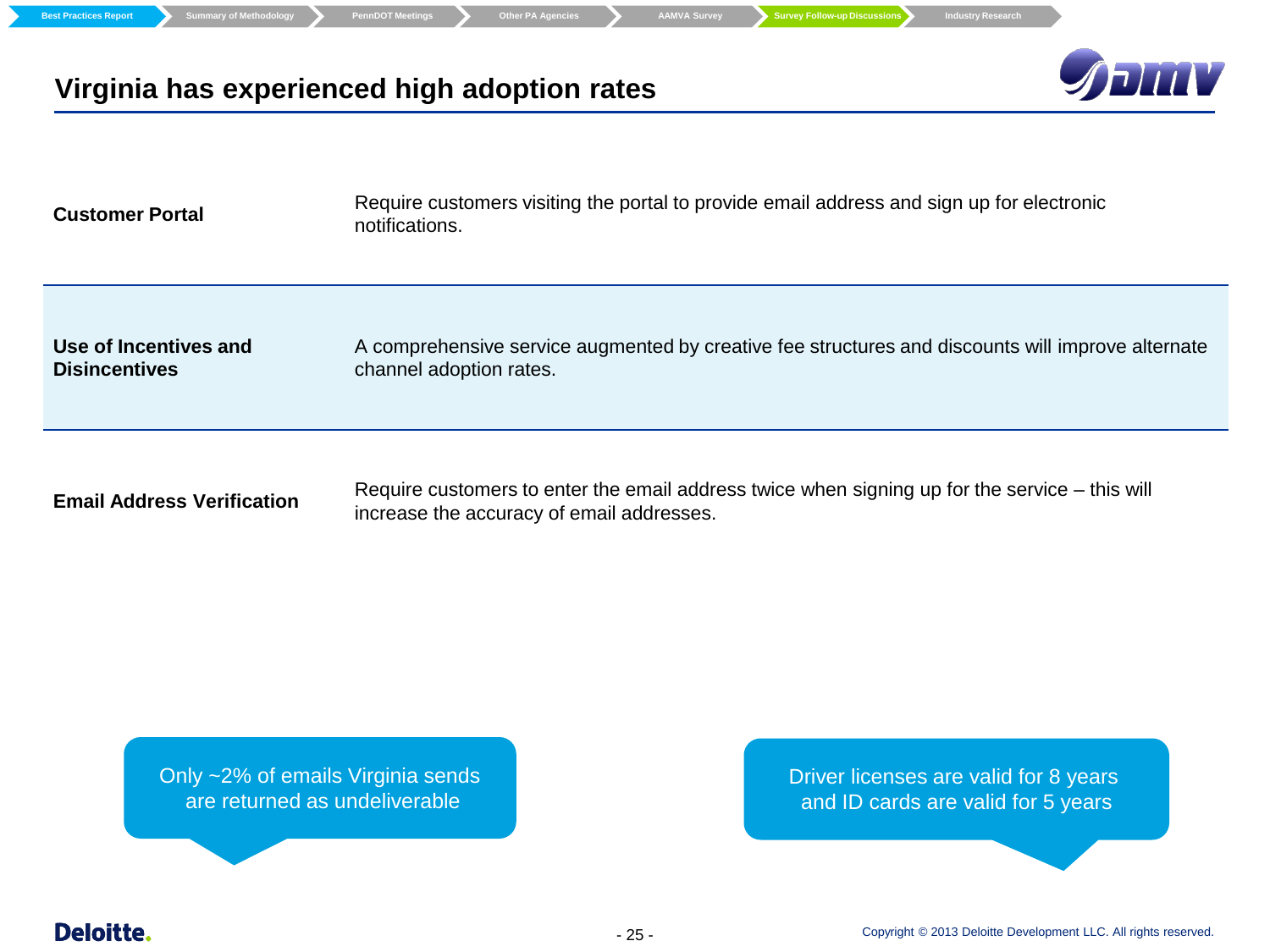## **Market research was conducted across the public and private sectors**

#### **Overview of Market Research**

Deloitte conducted market research on best practices in public/private experience (governmentally-focused academic and transportation organizations), technology experience (technology-focused research organizations), market trends (economic market research firms) and implementation experience (COTS manufacturers/consultants), exploring each domain for industry consensus. See Appendix B for key findings from each of these areas researched.

#### **Online Market Research Sources**

#### **Conducted online market research of the following sources**:

- National Law Review
- Harvard's Ash Center of Kennedy Business School for Democratic Governance and Innovation
- Transportation Research Board (TRB)
- American Association of State Highway and Transportation Officials (AASHTO)
- American Association of Motor Vehicle Administrators (AAMVA)
- United States Department of Transportation (USDOT)
- J.D. Power and Associates
- **Gartner**
- CIO/IT (TechTarget publications)
- Constant Contact
- Recon Analytics
- **MobileFuture**
- eData Scholars

## **Deloitte.**

#### **Research Categories**

#### **Conducted online market research in the following categories**:

- Public/Private Experience
- **Technology Experience**
- Market Trends
- Private Sector

#### **Follow-up Interviews**

**Conducted online research and follow-up phone interviews with the following electronic marketing COTS vendors**:

- Comm100, Inc.
- Lyris, Inc.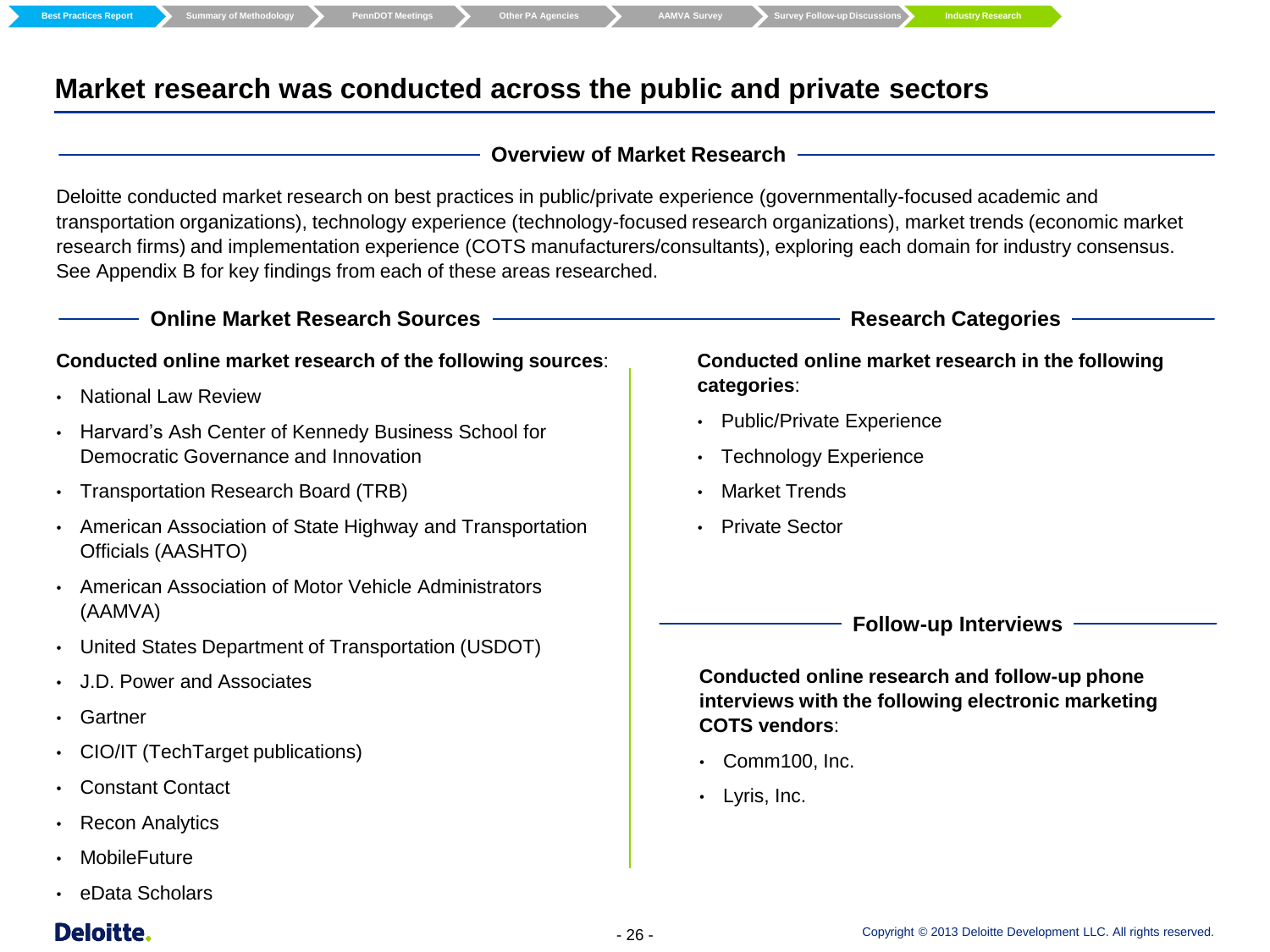## Cost Benefit Report Email Feasibility Study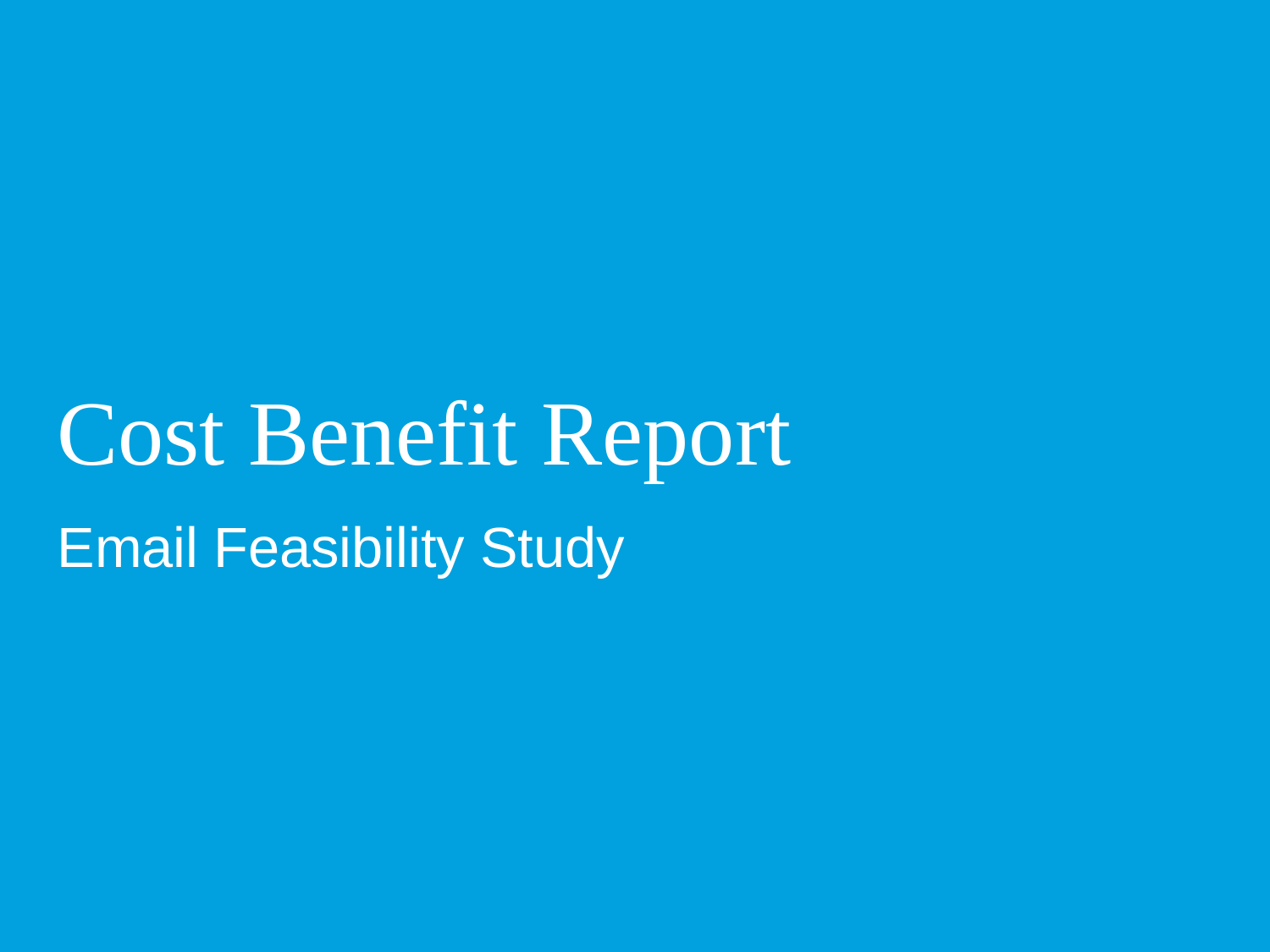## **A cost benefit tool was developed for PennDOT to utilize in determining projected financial outcomes based on a set of assumptions and cost factors**

#### **Overview of Cost Benefit Methodology**

Deloitte and PennDOT developed cost benefit templates that serve as the basis for the analysis of both vehicle registration and driver license electronic reminders. Key assumptions and process questions were discussed in a work shop of PennDOT and Deloitte staff that developed inputs to the model.

Deloitte has developed a customized, Excel<sup>TM</sup>-based cost benefit tool with variable inputs that allows PennDOT to alter key assumptions. This allows PennDOT to understand how changes to key assumptions and decisions impact the projected benefits. A separate cost benefit template has been created for driver license and vehicle registration since the volumes, renewal time frames and benefits differ for each type of renewal.

#### **Overview of the Cost Benefit Elements**

The cost benefit models are constructed with the following parameters:

- **Key Metrics**—Allows PennDOT to alter key assumptions for each type of renewal
- **One Time Set Up Costs**—Allows PennDOT to enter one-time costs that are needed for implementing an electronic renewal program
- **Additional Annual Operating Costs**—Provides the ability to capture projected ongoing additional costs from changes to operations expected from implementing an electronic renewal program
- **Annual Savings**—Provides the ability to estimate ongoing annual savings from implementing an electronic renewal program
- **Year One Analysis**—Shows the investment that would be needed or payback recovered in the first year of implementing an electronic renewal program
- **Multi-Year Analysis**—Shows the multi-year impact of implementing an electronic renewal program.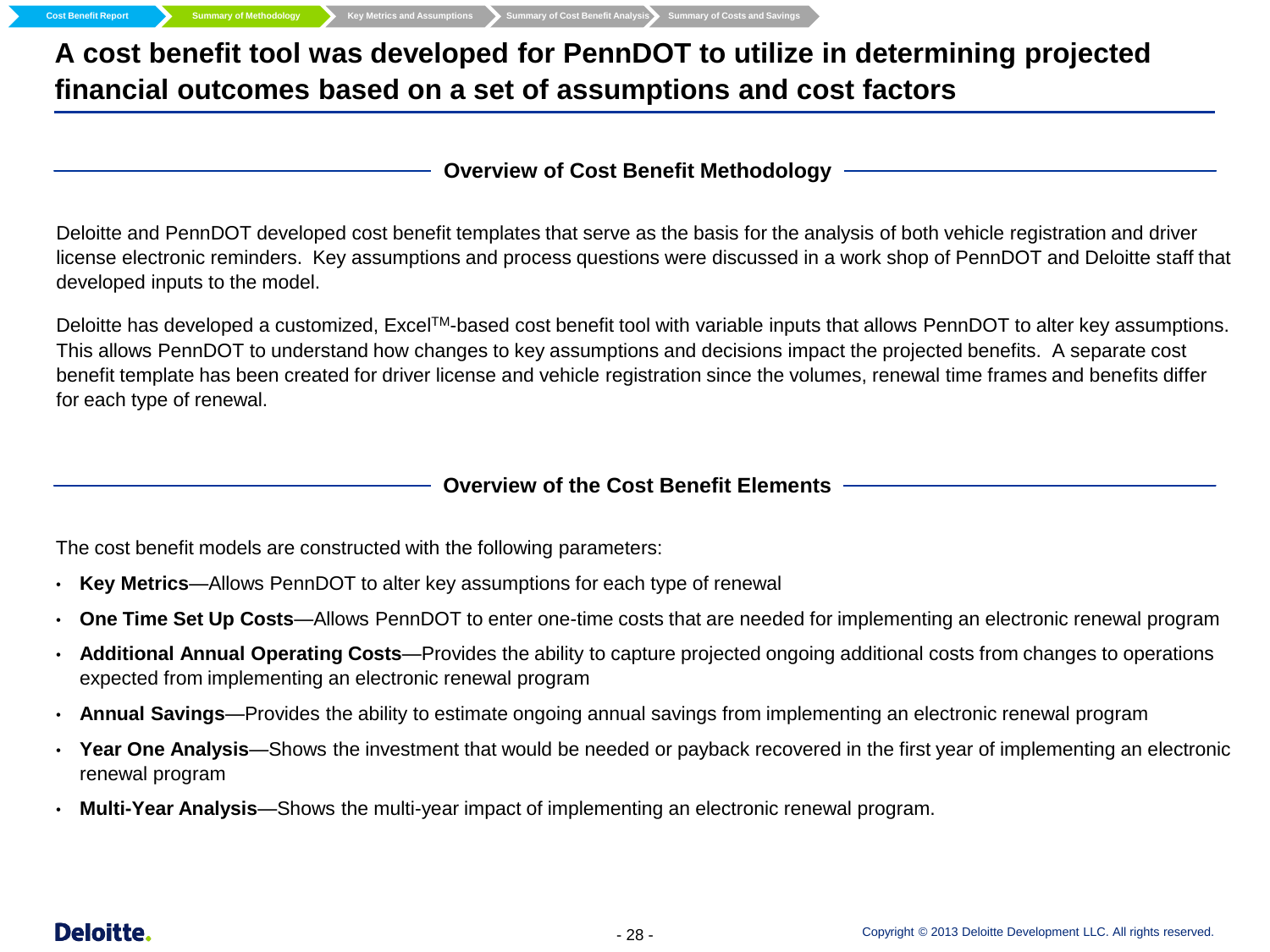**The cost benefit tool is based on a set of key assumptions developed with input from PennDOT stakeholders**

#### **Key Metrics and Assumptions**

The following key assumptions are applicable to both the vehicle registration and driver license renewal analyses:

- \$0.39 cost to send reminder notice.
- \$0.04 cost to process a check.
- \$0.57 cost to process a credit card payment.
- 35% of vehicle renewals performed online today with expected increase of approximately 2% per year.
- Model assumes 50% of the customers that renew online will choose to receive renewal reminders by email with a 4% annual growth rate.
- Once an electronic notice is delivered, no paper reminder will follow—however a cost line item in the model exists if PennDOT should opt for a follow up mailing—it should be noted that this will negatively impact the projected benefits unless it is a follow up email reminder.

| <b>Vehicle Registration</b>                                                                                                                                                                                                                                                                             | <b>Driver License</b>                                                                                                                                                             |  |  |
|---------------------------------------------------------------------------------------------------------------------------------------------------------------------------------------------------------------------------------------------------------------------------------------------------------|-----------------------------------------------------------------------------------------------------------------------------------------------------------------------------------|--|--|
| The following key assumptions drive the vehicle<br>registration analysis:                                                                                                                                                                                                                               | The following key assumptions drive the driver license<br>analysis:                                                                                                               |  |  |
| 9,800,000 registered vehicles with 5%/year growth.<br>$\bullet$<br>Annual renewals will continue to be required (not<br>$\bullet$<br>every two years).<br>No savings are projected for no longer mailing annual<br>$\bullet$<br>registration stickers or notices—however a line in the<br>model exists. | 8,800,000 registered drivers and an annual renewal<br>population of 2,200,000 with 0.5% growth/year.<br>Four year renewals will continue to be required (not<br>every six years). |  |  |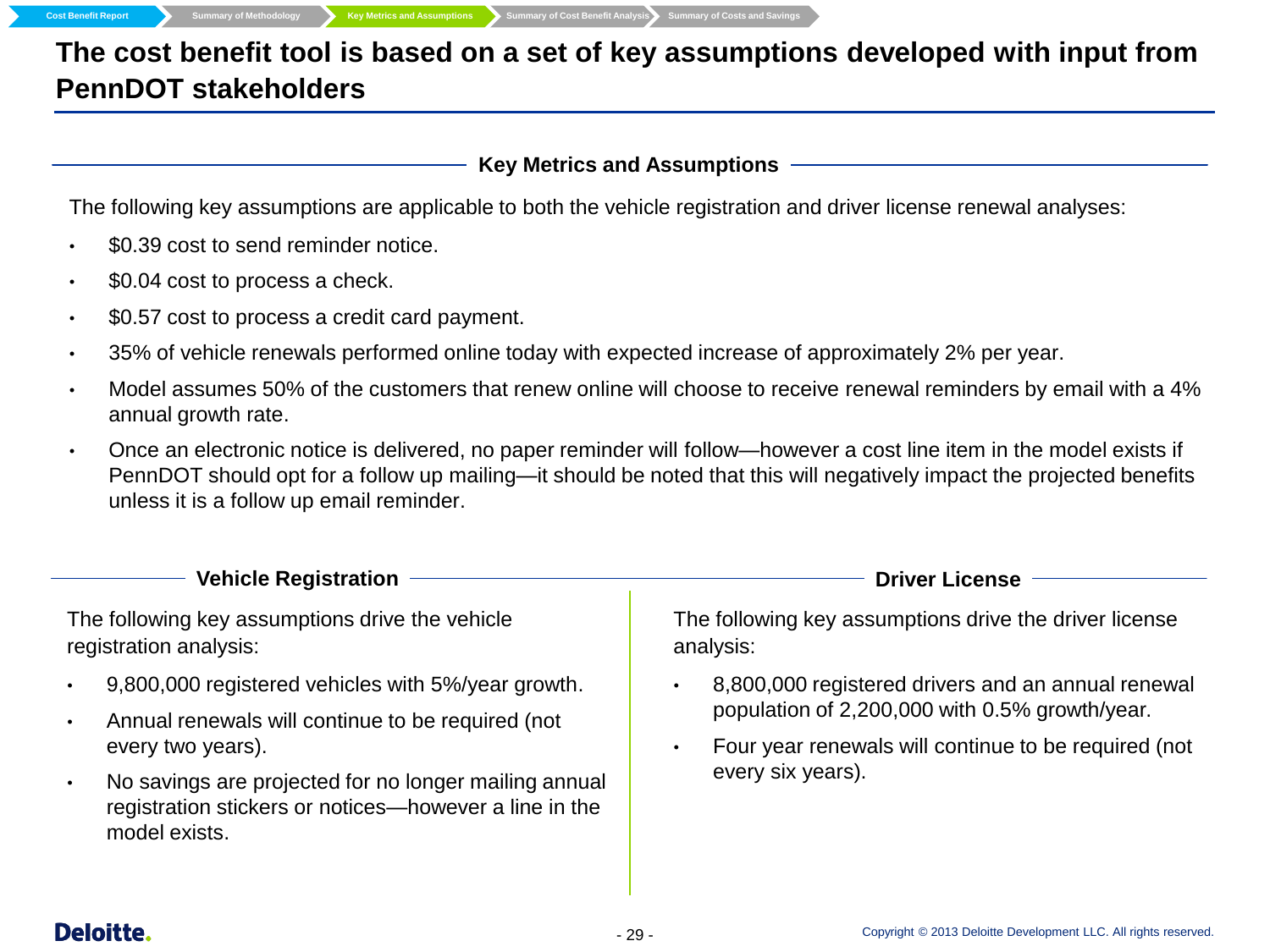**Cost Benefit Report Summary of Methodology Key Metrics and Assumptions Summary of Cost Benefit Analysis** Summary of Costs and Savings

**Based on the cost benefit assumptions, vehicle registration shows the most potential for cost savings after 5 years**

**Refluite Registration ——————————————————————Driver License Renewal** 

| <b>Costs/Savings Type</b>                                                                | <b>Costs/Savings in Dollars</b> |  |  |
|------------------------------------------------------------------------------------------|---------------------------------|--|--|
| Initial Startup Costs                                                                    | (\$415,500)                     |  |  |
| <b>Annual Operating Costs*</b>                                                           | (\$135,465)                     |  |  |
| <b>Annual Savings</b><br>(starting in year 2)                                            | \$695,000                       |  |  |
| <b>Breakeven Year</b>                                                                    | By end of Year 2                |  |  |
| <b>Cumulative Costs or</b><br><b>Savings over 5 Years</b>                                | \$1,971,622                     |  |  |
| *Year 2 estimate—subsequent years include personnel inflation and escalation factors, in |                                 |  |  |

addition to credit care fee increase of 2% from a usage perspective

| <b>Costs/Savings Type</b>                                 | <b>Costs/Savings in Dollars</b> |
|-----------------------------------------------------------|---------------------------------|
| Initial Startup Costs                                     | (\$415,500)                     |
| <b>Annual Operating Costs</b>                             | (\$135,465)                     |
| <b>Annual Savings</b><br>(starting in year 2)             | \$156,156                       |
| <b>Breakeven Year</b>                                     | By end of Year 13               |
| <b>Cumulative Costs or</b><br><b>Savings over 5 Years</b> | (\$319,124)                     |

\*Year 2 estimate—subsequent years include personnel inflation and escalation factors, in addition to credit care fee increase of 2% from a usage perspective

**Intangible Benefits**

PennDOT would be perceived as offering a more modern reminder service by providing its customers with another option for receiving the reminder notices. This could result in PennDOT being viewed as providing enhanced customer service.

By capturing email addresses and implementing reminder programs it could be the next step in a more comprehensive modernization effort and reminders could be used for other registrations, permits and other purposes.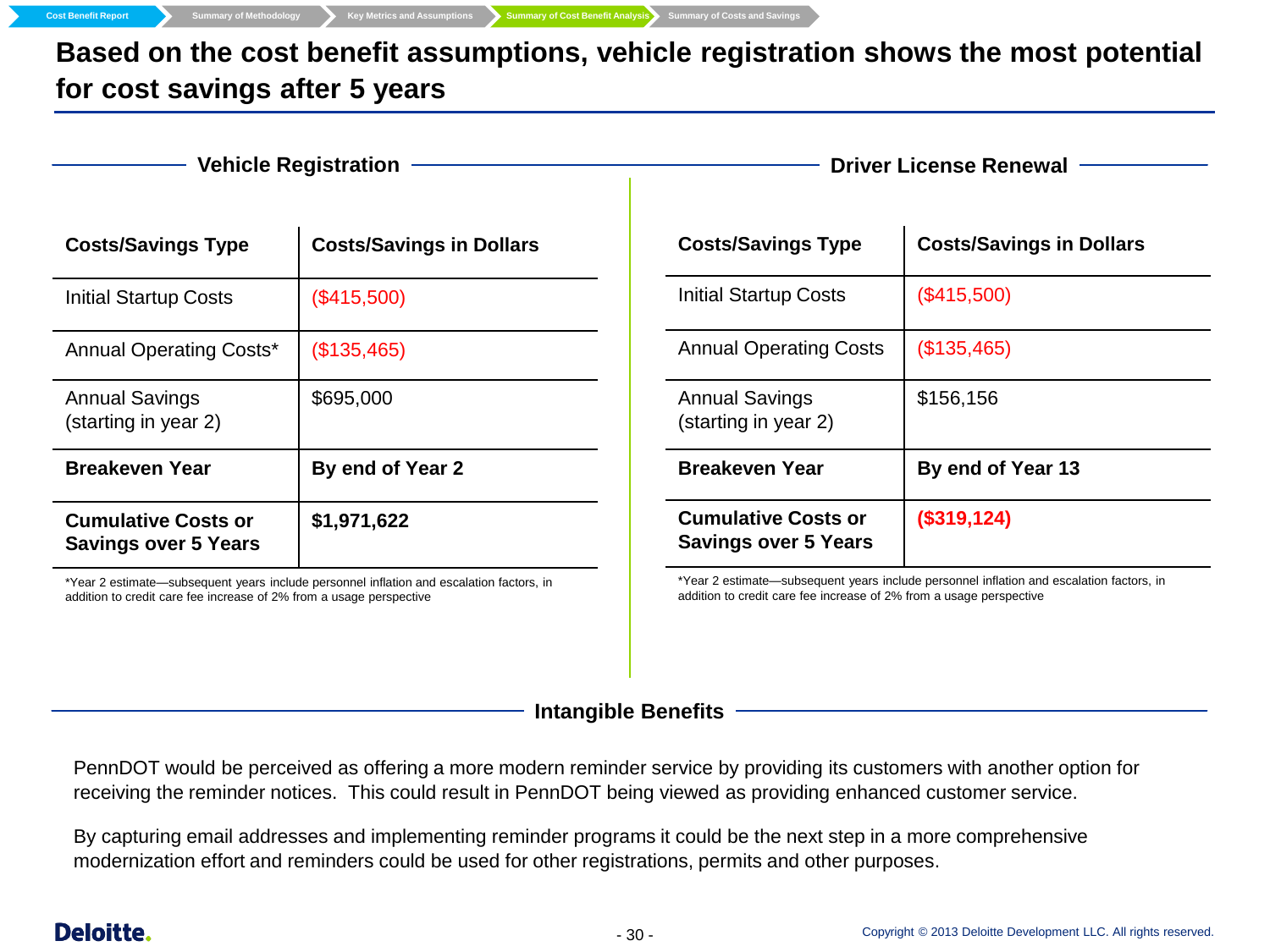**Cost Benefit Report Summary of Methodology Key Metrics and Assumptions Summary of Cost Benefit Analysis Summary of Costs and Savings**

**While the anticipated costs are identical for vehicle registration and driver license renewal, the potential savings are significantly higher for vehicle registration** 

Summary of VR Costs **Summary of DL Costs Summary of DL Costs** 

Based upon how the program is implemented PennDOT will encounter \$415,500 in the following one-time costs:

- \$375,000 of additional technology changes
- \$40,500 in personnel costs to establish the program.

In addition PennDOT could expect the following annual cost increases of \$135,465 (this figure is for year 1) from personnel and technology support, in addition to increased credit card fees.

Based upon how the program is implemented PennDOT will encounter \$415,500 in the following one-time costs:

- \$375,000 of additional technology changes
- \$40,500 in personnel costs to establish the program.

In addition PennDOT could expect the following annual cost increases of \$135,465 (this figure is for year 1) from personnel and technology support, in addition to increased credit card fees.

#### **Summary of VR Savings**

Based upon how the program is implemented, PennDOT could see:

- Reduced mailing costs in the second year of \$695,000 by not mailing 1,783,000 vehicle registration renewal notices
- Reduced mail processing costs are assumed to be negligible for the same reasoning as credit card payments.

Based upon how the program is implemented, PennDOT could see:

**Summary of DL Savings**

- Reduced mailing costs of \$156,156 by not mailing 400,400 driver license renewal notices in Year 2
- Reduced mail processing costs are assumed to be negligible for the same reasoning as credit card payments.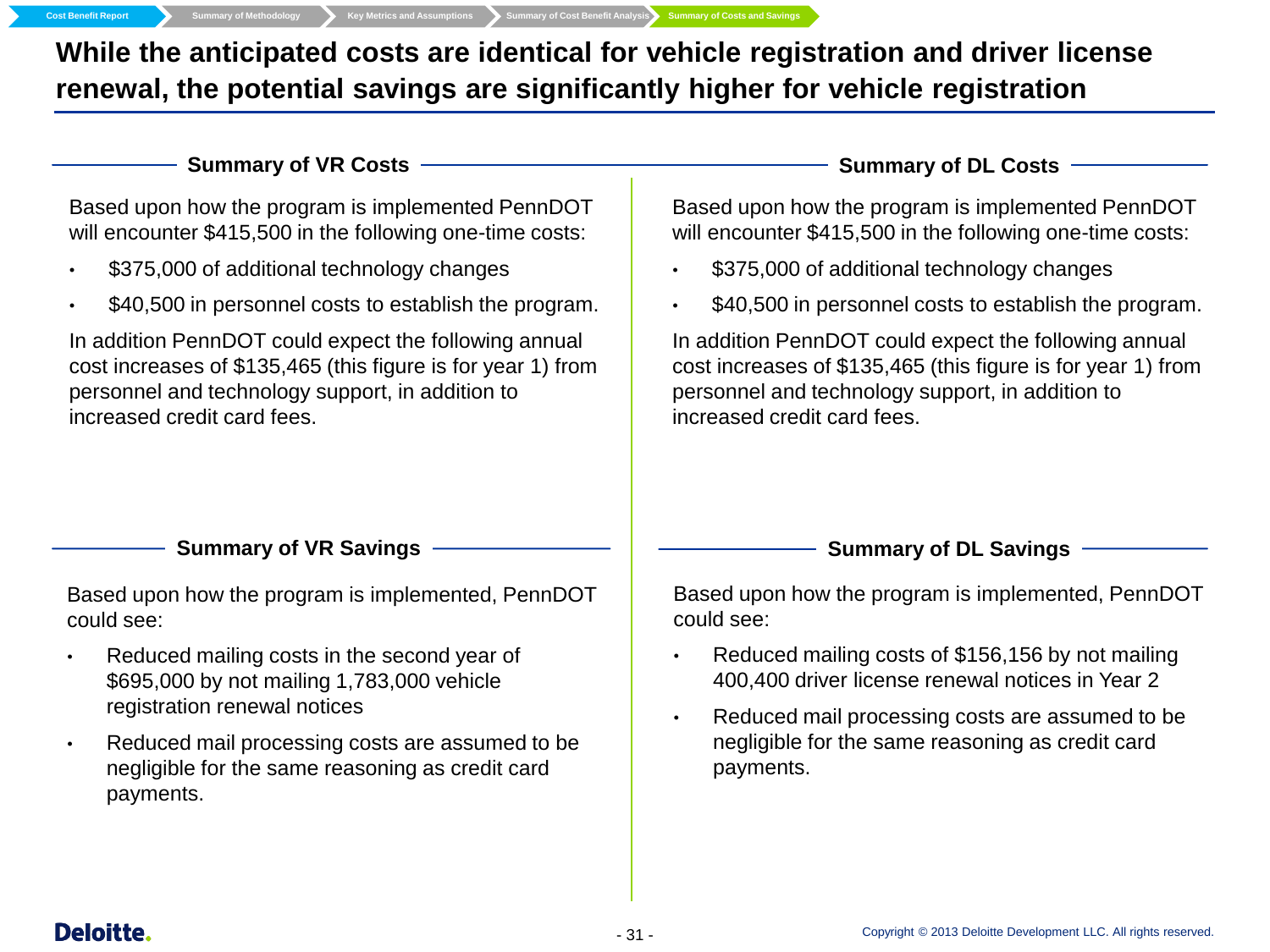# Other Considerations Email Feasibility Study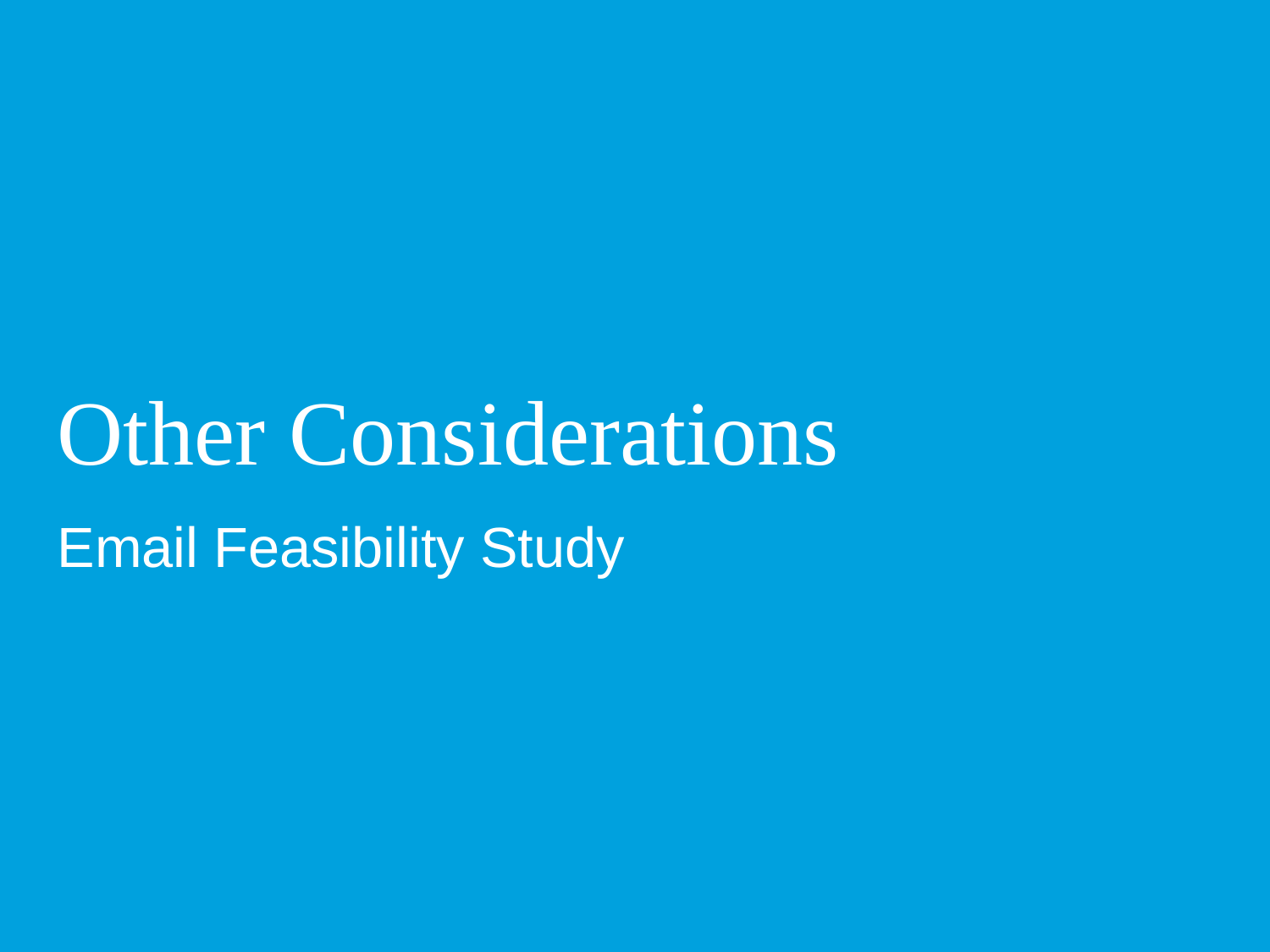## **Additional factors that were not included in this feasibility study are still applicable and require due consideration**

There are other factors that were not taken into consideration in this report but may impact PennDOT's decision to implement electronic renewal notices.

- **Commonwealth's NIC Contract**—The Commonwealth has signed a contract with NIC to replace its existing state portal that could impact PennDOT. The NIC contract has not been taken into consideration here as PennDOT's transactional impact at this point is not certain.
- **Pending Legislation**—Governor Corbett's proposed FY2013-14 budget proposed extending the vehicle registration period to two years from one year and the driver license period to six years from four years. Extending the duration of the credential will reduce the benefit of implementing an electronic reminder program projected in this document.
- **Emergence of Text Reminders** —Virginia has implemented text reminder notices in addition to email. No calculations have been included to implement a text option in this report.
- **Partnering with Other States or State Agencies** —Like Indiana DMV, PennDOT could partner with other states or other state agencies to capture email addresses and/or administer an electronic reminder program. No savings from operating a joint renewal program have been included in this analysis
- **Seeking to reduce credit card processing cost**—PennDOT should investigate whether moving to electronic checks or seeking to negotiate lower credit card processing fees is possible.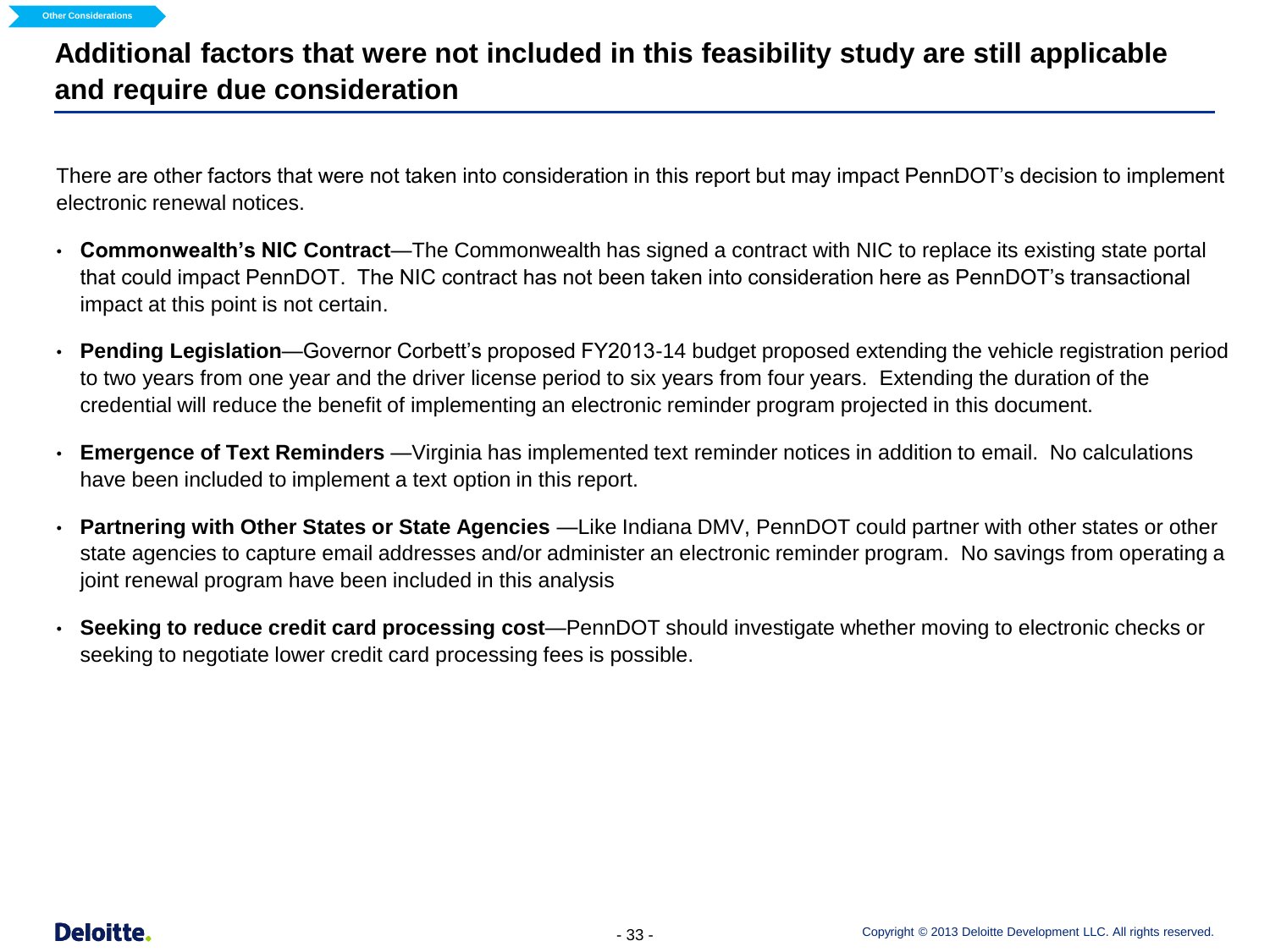Appendices Email Feasibility Study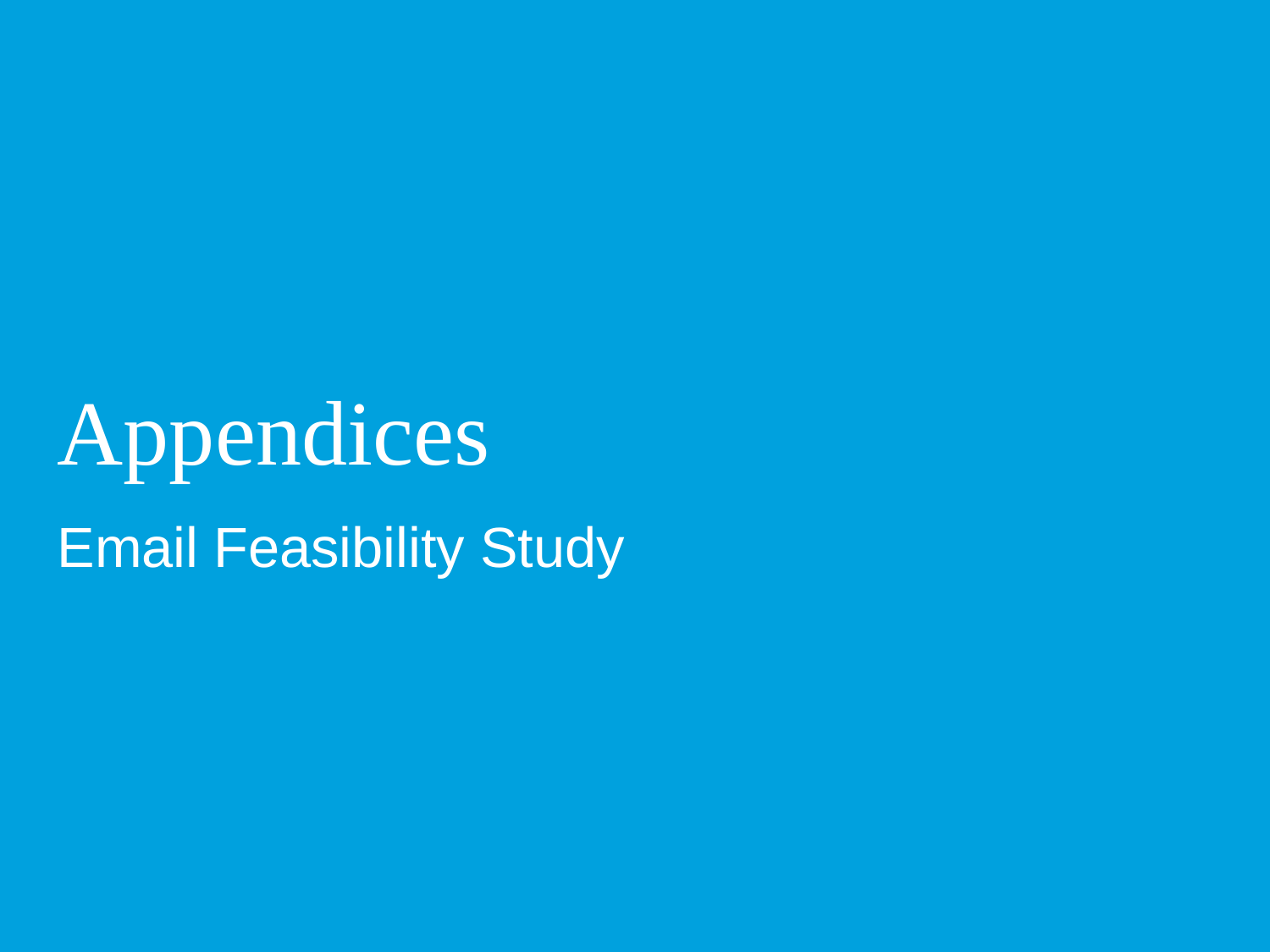## **Appendix A—AAMVA Survey Questions and Respondents**

**This appendix lists the survey questions and respondents from the jurisdictional survey.**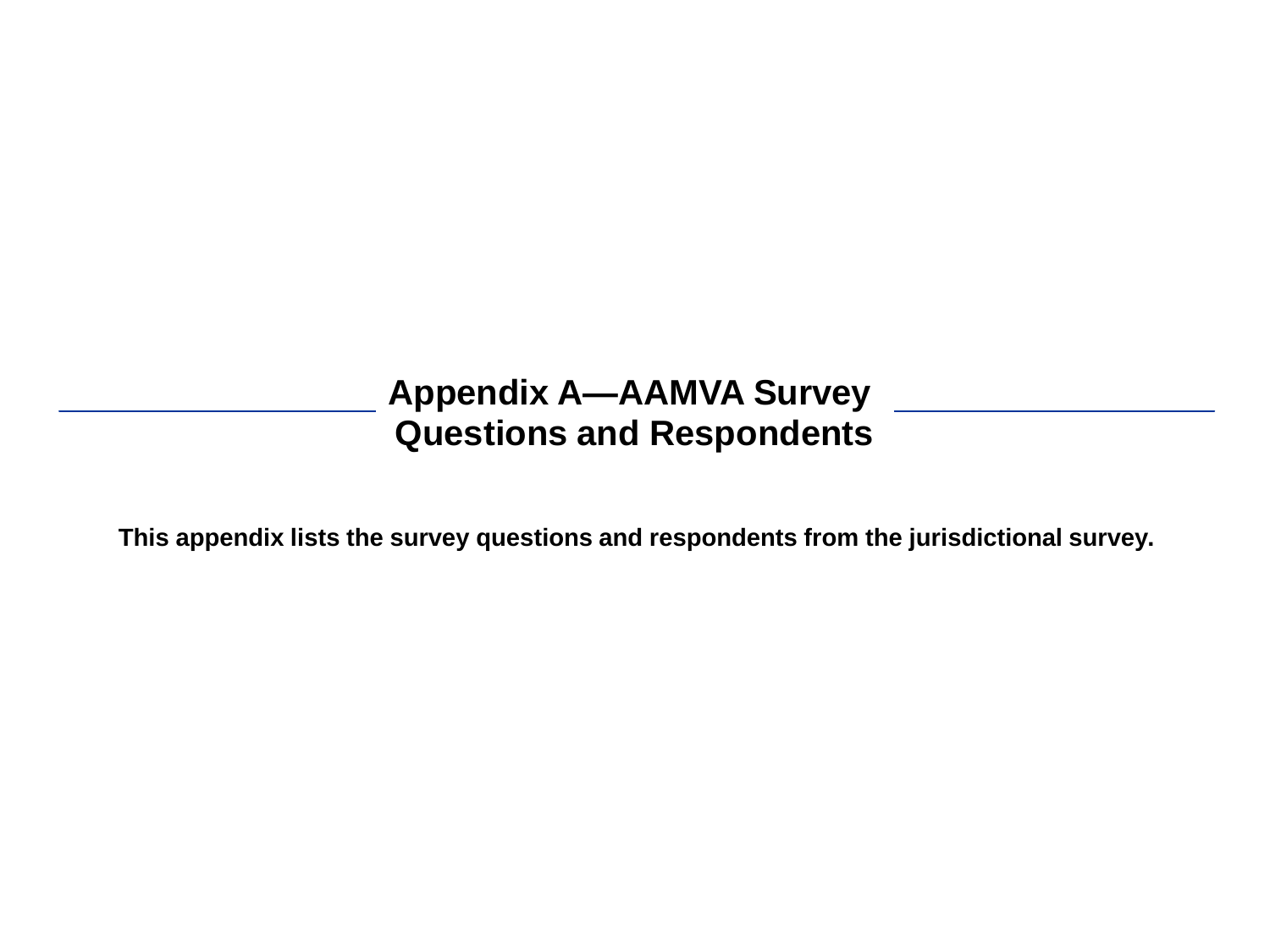## **Appendix A—AAMVA Survey Questions**

#### **AAMVA Survey Questions**

What service delivery channels can be used by your customers to renew their driver license (please check all that apply):

- Online through the Internet
- Kiosks in field offices or other locations
- Mail
- Telephone/IVR
- In person at a DMV office
- Other (please specify)

What service delivery channels can be used by your customers to renew their vehicle registrations (please check all that apply):

- Online through the Internet
- Kiosks in field offices or other locations
- Mail
- Telephone/IVR
- In person at a DMV office
- Other (please specify)

Can you provide adoption rates for each of service channels used?

Do you send reminders to your customers when it is time to renew a credential? Choose one.

- Yes, for both driver license and vehicle registration renewals
- Driver license only
- Vehicle registration only
- No

If the answer to any part of question 4 is yes, please indicate how these reminders are sent to your customers. If the answers are no, please skip to question 6.

- Mail
- Email
- Other automated communication (e.g., text message, phone, etc.-please specify)
- Combination email followed up by regular mail (please explain)

Please provide the name and contact information of the person that we may contact for additional information.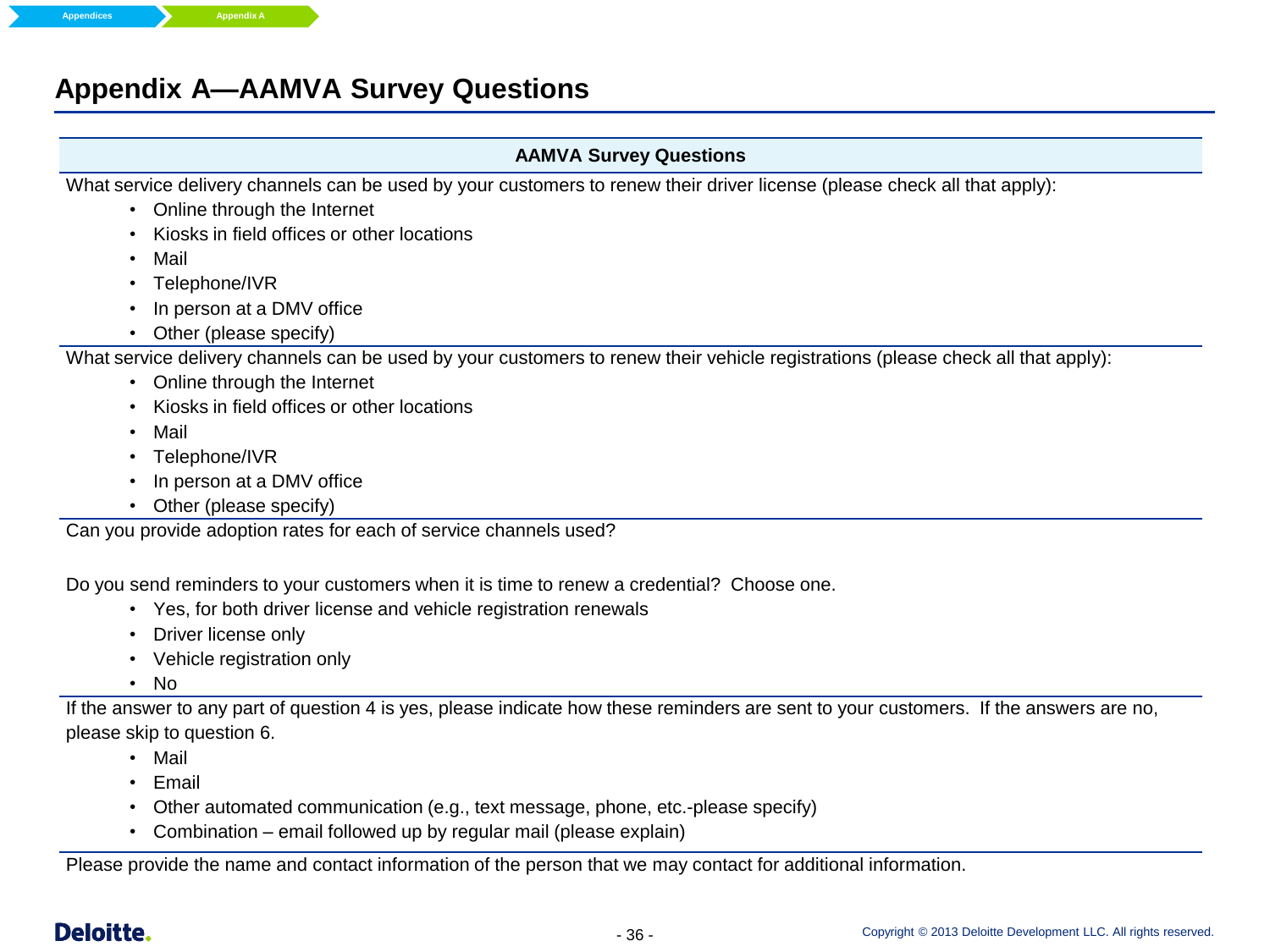## **Appendix A—AAMVA Survey Respondents**

|           | U.S. Jurisdictions <b>Constanting Constanting Constanting Constanting Constanting Constanting Constanting Constanting Constanting Constanting Constanting Constanting Constanting Constanting Constanting Constanting Constantin</b> |           |               |           |                |
|-----------|--------------------------------------------------------------------------------------------------------------------------------------------------------------------------------------------------------------------------------------|-----------|---------------|-----------|----------------|
| $\bullet$ | Alabama                                                                                                                                                                                                                              | $\bullet$ | Kentucky      | $\bullet$ | New York       |
| $\bullet$ | Alaska                                                                                                                                                                                                                               | $\bullet$ | Louisiana     | $\bullet$ | Ohio           |
|           | Arkansas                                                                                                                                                                                                                             | $\bullet$ | Maryland      | $\bullet$ | Oklahoma       |
|           | Arizona                                                                                                                                                                                                                              | $\bullet$ | Michigan      | $\bullet$ | Oregon         |
|           | California                                                                                                                                                                                                                           | $\bullet$ | Minnesota     | $\bullet$ | Rhode Island   |
|           | Florida                                                                                                                                                                                                                              | $\bullet$ | Missouri      | $\bullet$ | South Carolina |
|           | Georgia                                                                                                                                                                                                                              | $\bullet$ | Montana       | $\bullet$ | South Dakota   |
|           | Hawaii                                                                                                                                                                                                                               | $\bullet$ | North Dakota  | $\bullet$ | Texas          |
|           | Iowa                                                                                                                                                                                                                                 | $\bullet$ | Nebraska      | $\bullet$ | Virginia       |
| $\bullet$ | Idaho                                                                                                                                                                                                                                | $\bullet$ | New Hampshire | $\bullet$ | Vermont        |
| $\bullet$ | Illinois                                                                                                                                                                                                                             | $\bullet$ | New Jersey    | $\bullet$ | Washington     |
| $\bullet$ | Indiana                                                                                                                                                                                                                              | $\bullet$ | New Mexico    | $\bullet$ | Wisconsin      |
|           | Kansas                                                                                                                                                                                                                               | $\bullet$ | Nevada        | $\bullet$ | West Virginia  |
|           |                                                                                                                                                                                                                                      |           |               |           |                |

**Canadian Provinces**

• Quebec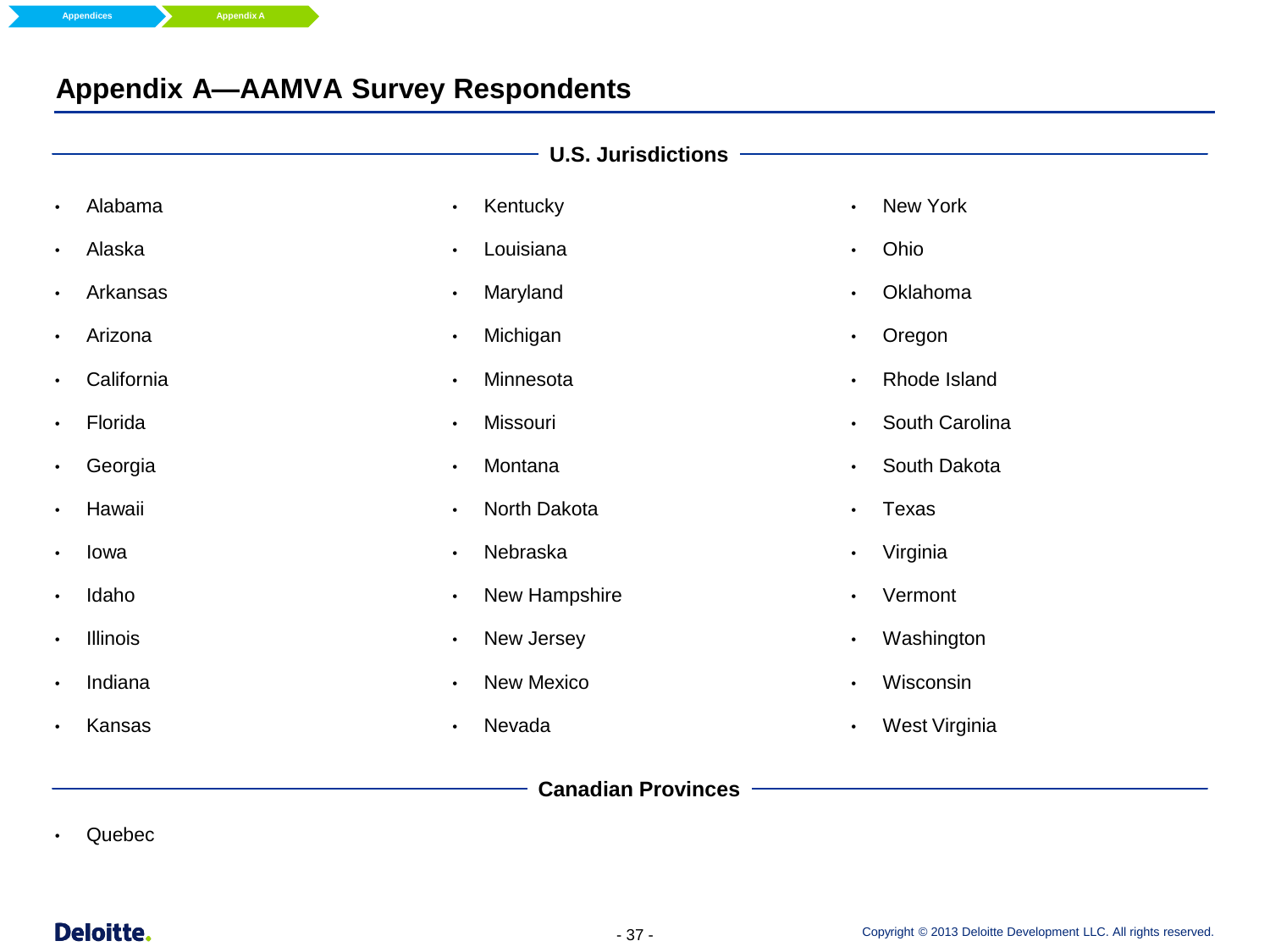## **Appendix B—Market Research Key Findings**

**This appendix provides key findings identified from market research.**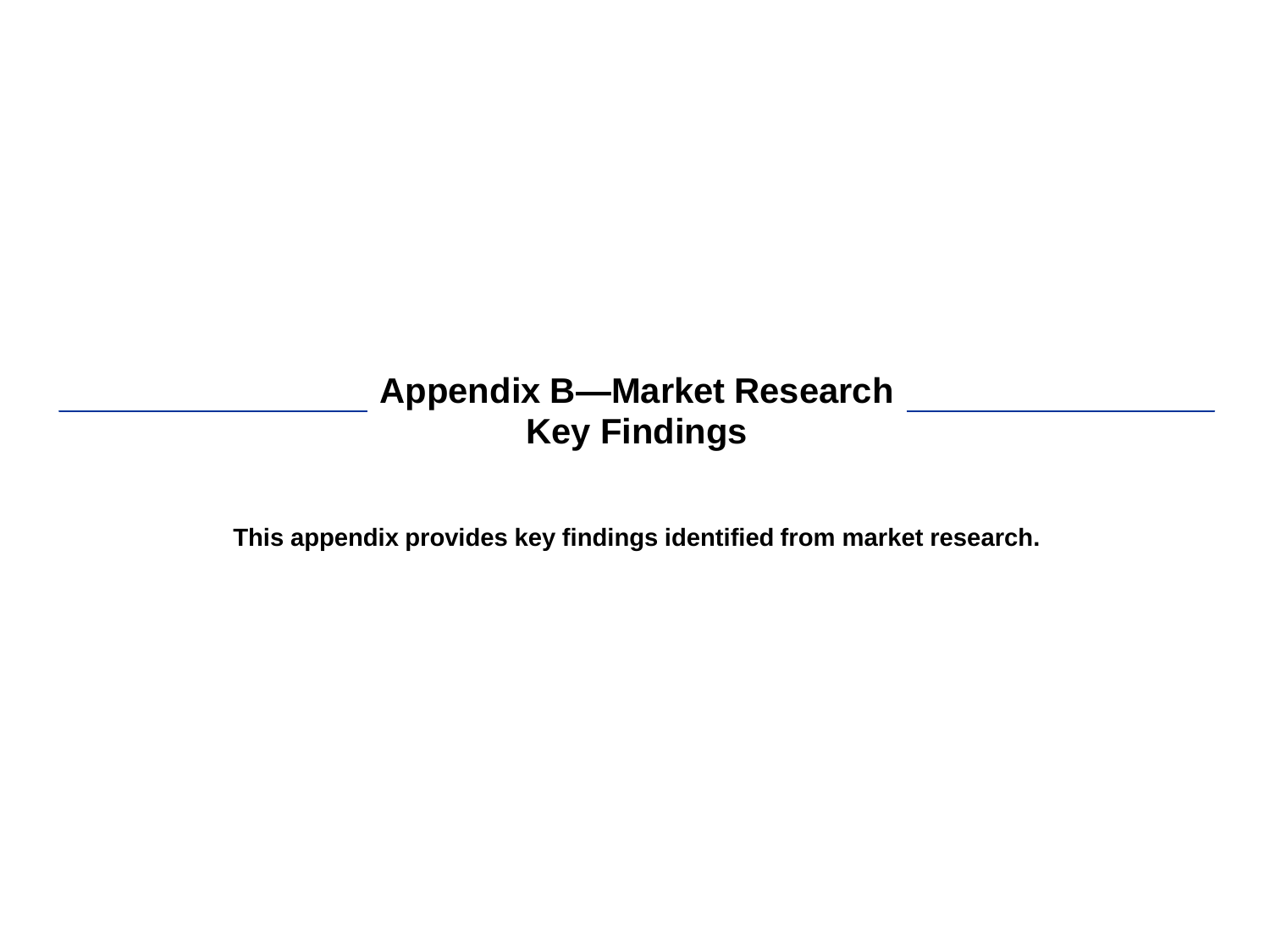## **Key Findings—Other Considerations and Market Research Results**

#### **Key Findings from Research on Mobile Use**

In September of 2010, J.D. Power and Associates published results of its length of time users keep mobile devices study.

- Average cost of cell phones are decreasing while average monthly service plan increasing
- "Customers are keeping their traditional mobile devices for an average of 20.5 months…tenure does differ by manufacturer brand, with the highest reported ownership tenure at an average of 27.8 months, and the lowest at 17.5 months."
- In short, mobile devices are ubiquitous and broadband access nearly such. Smart phones that handle ever richer media content are driving increased mobile data usage. Given that, the potential for renewal notification effectiveness can't help but grow.

#### **Key Findings from Public/Private Sector**

Multiple articles from the National Law Review showcase security concerns around email and text messaging. Some key points addressed in these articles include:

- Even though email privacy case law is evolving, organizations are becoming more mature in crafting policy
- Privacy laws surrounding an employers' ability to monitor and act on employees' use of personal text messages are not well-developed and remain relatively unsettled
- Because SMS text messages are highly vulnerable, healthcare industry is particularly sensitive of text usage due to health information privacy regulations.

In July, 2005, The US Department of Transportation (USDOT) Federal Motor Carrier Safety Administration (FMCSA) concluded a Driver Violation Notification (DVN) Service Feasibility Study exploring email notification to private sector motor carriers of change to Commercial Driver License statuses (violations) rather than waiting for the annual Motor Vehicle Record (MVR) pull. The notification method most preferred by employers was electronic notice for changes in a driver history record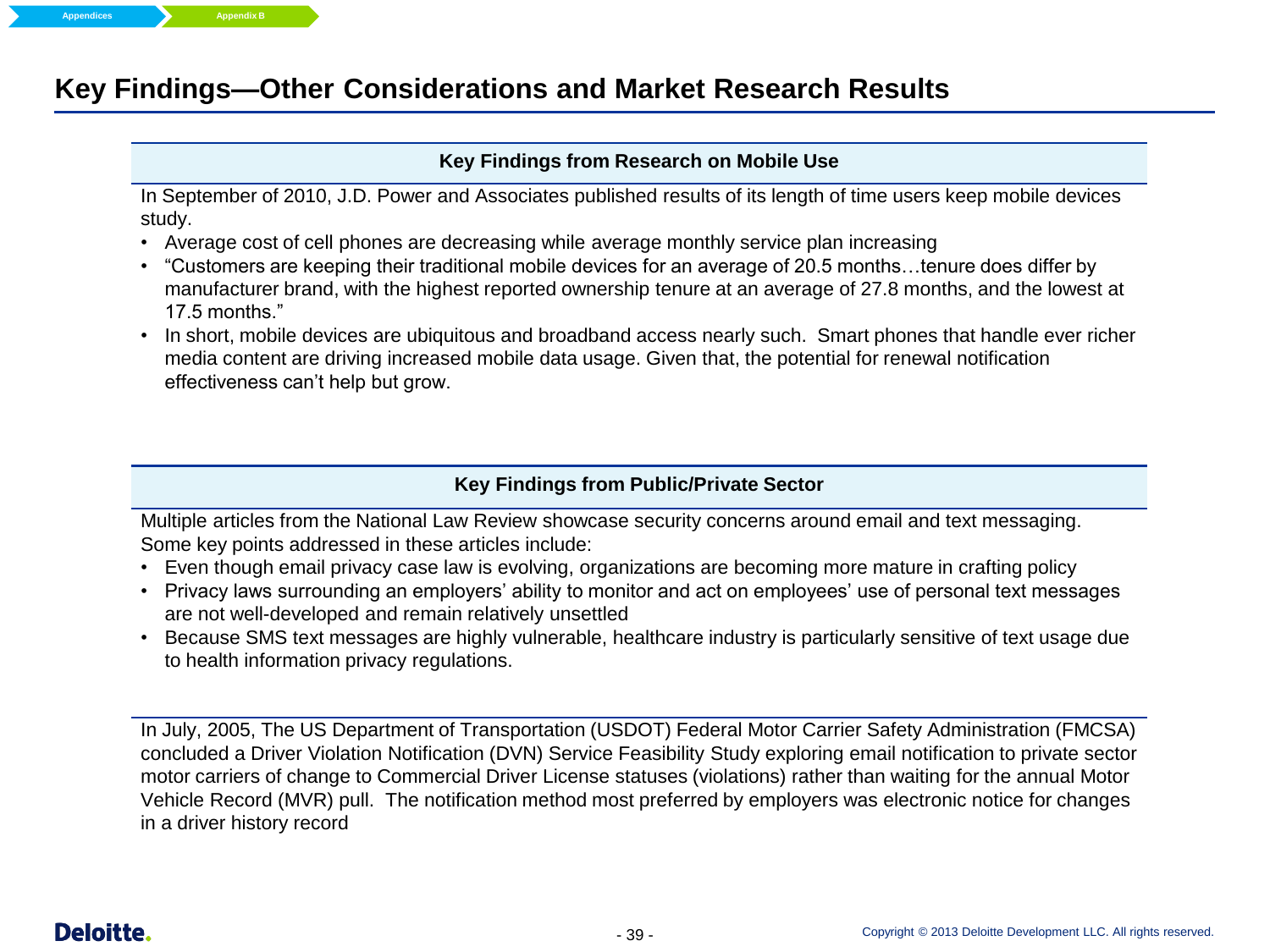## **Key Findings—Other Considerations and Market Research Results (continued)**

#### **Key Findings from Research on Email Usage**

Industry data reflects that annually customers change their email address about 25-35%. eDataScholars observes that "One in three people change their email address once a year as a lot of people change jobs, move or switch Internet providers (due to server decommission) or just trying to out-run the spammers, being the major reasons. Based on our analysis we found that email addresses are changing at a rate of 34% per year."

During the AAMVA Region 1 Conference in July of 2011, the District of Columbia Department of Motor Vehicles (DC DOT) presented: "Implementing Alternative Services: The Good, The Bad and The Ugly" in which the subject of email renewal notices was a component. Some of the key areas or lessons learned included: In FY2011 District of Columbia had online transactions increase by 40% DOTs can incent email renewal notification and online renewal transactions by offering a discounted online rate Options exist to require online activity by eliminating in-person vehicle renewals.

Consumer habits are more toward adding addresses rather than changing them. Comm100 asserts that users frequently "add a secondary email address and use their older email address less often or for different purposes.

#### **Key Findings from Marketing Research**

Both Lyris and Comm100 (email COTS companies) drew attention to performance tracking as essential components of effective email campaign execution. Key metrics such as:

- Inbox delivery success rate tracking helps avoid automated blocking.
- Email read-receipt tracking: although it's not foolproof (e.g., Internet Message Access Protocol (IMAP)-based email clients may return a receipt when the message is marked as read even if the recipient does not open the message), automated tracking has a high enough degree of accuracy to be useful.
- "Opt-in/opt-out" permission crucial for an email renewal notification campaign in the private sector, delivery rate is preeminent; for a public sector campaign, privacy and data security are of even greater importance.
- Keeping high inbox delivery and email open rates via robust list management enhances reputation with Internet Service Providers (ISP)
- Clients with minimal experience implementing email marketing campaigns must perform a deliberate "opt-in" marketing initiative as part of roll-out to preclude SPAM tagging.